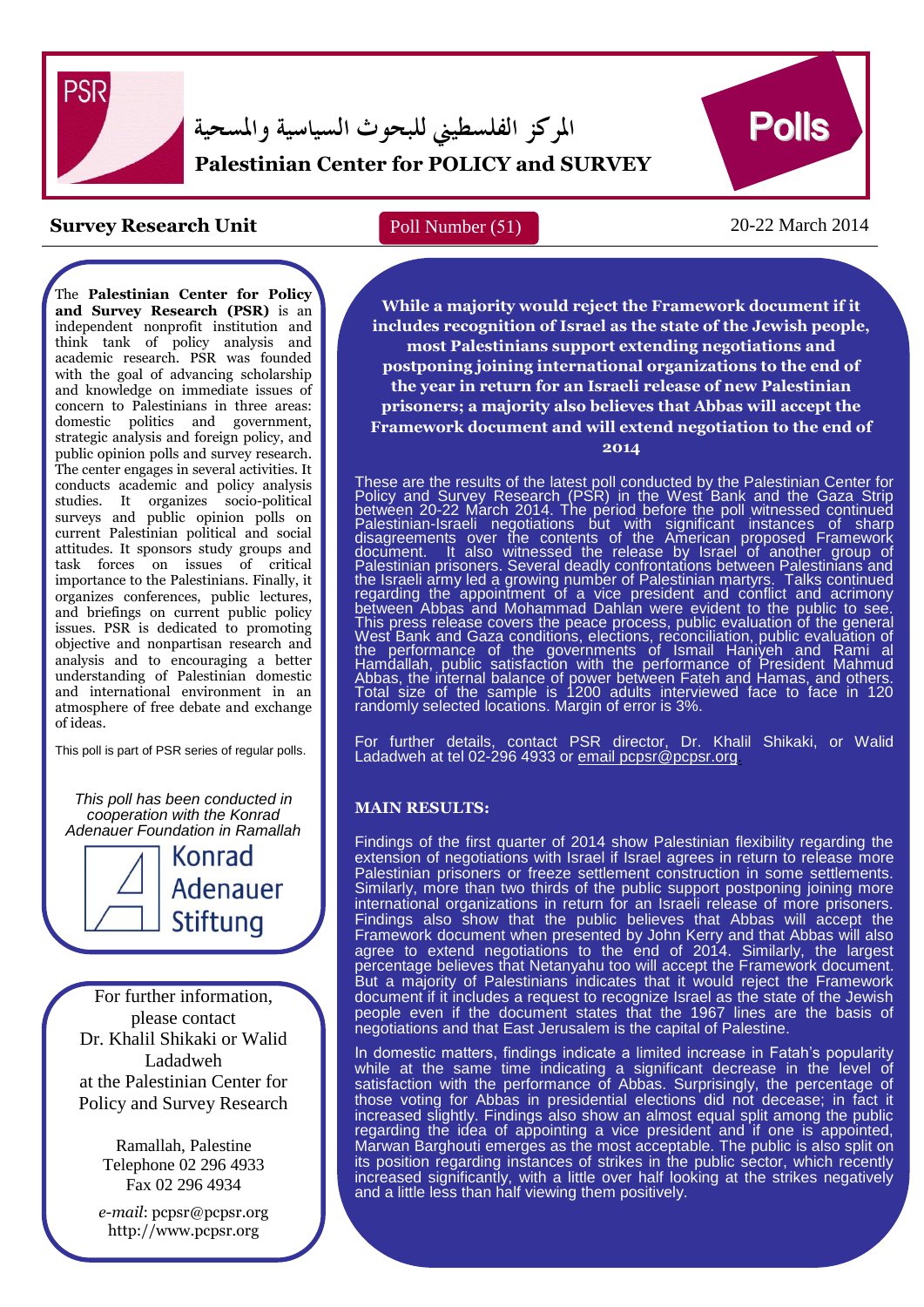#### **(1) Peace Process:**

- **56% of the public believe that Abbas will accept the Framework document and 32% think he will reject it.**
- **62% reject the Framework document if it includes a recognition of Israel as the state for the Jewish people.**
- **76% believe that Abbas will extend negotiations, but 55% say they are opposed to such extension.**
- **A majority of 65% supports extending negotiations in return for an Israeli release of Palestinian prisoners.**
- **60% support seeking Palestinian membership in new international organizations but 68% say they would agree to postpone such a step in return for the release of Palestinian prisoners by Israel.**
- **56% believe that a majority of Palestinians will vote in favor of a peace agreement that Abbas might reach with Israeli leaders.**
- **77% oppose and 21% support allowing settlers to remain under Palestinian sovereignty in the permanent settlement.**
- **A majority supports the twostate solution but 74% of the public believe that a Palestinian state will not be established in the next five years.**
- **64% say they participate in the boycott of Israeli products that have non-Israeli alternatives.**

A majority of 56% believes that president Abbas will accept the Framework document that will be presented by John Kerry while 32% believe he will reject it; similarly, the largest percentage (47%) believes that Netanyahu too will accept the Framework document while 41% believe that he will reject it. A majority of 62% rejects and 32% accept the framework document if it includes a request to recognize Israel as the state for the Jewish people. The percentage of rejection is almost equal in the West Bank and the Gaza Strip (62% and 63% respectively). But rejection is greater in refugee camps (68%) compared to cities and villages (62% and 61% respectively), among men (65%) compared to women (59%), among those who oppose the peace process (80%) compared to those who support the peace process (54%), among supporters of Hamas (83%) compared to supporters of Fatah and third parties (52% and 57% respectively), and among those who hold a BA degree (72%) compared to the illiterates (54%).

An overwhelming majority (76%) believes that president Abbas will agree to extend negotiations with Israel to the end of the year and only 14% believe he will not agree to that. Yet, a majority of 55% of the public is opposed to extending negotiations to the end of the year; 42% support such an extension. Opposition to extending negotiations is higher in the Gaza Strip (62%) compared to the West Bank (52%), in refugee camps and cities (63% and 57% respectively) compared to villages and towns (43%), among men (62%) compared to women (48%), among those who oppose the peace process (86%) compared to supporters of the peace process (38%), among supporters of Hamas and third parties (82% and 66% respectively) compared to supporters of Fatah (28%), and among holders of BA degree (66%) compared to the illiterates (43%). Support for extending negotiations increases to 51% if Israel agreed to freeze settlement construction in some settlements; support increases sharply to 65% if Israel agrees to release more Palestinian prisoners. An overwhelming majority (75%) believes that president Abbas will go to international organizations after the end of the current round of negotiations while 17% believe that he will not do that. A majority supports this policy: 60% support joining more international organizations even if this leads to the imposition of financial sanctions on the PA; 34% oppose this step. But more than two-thirds (68%) agree to postpone joining more international organizations in return for release of more Palestinian prisoners by Israel; 28% disagree with that. Furthermore, a majority of 56% believes that a majority of the Palestinians will vote in favor of a peace agreement reached between Abbas and Israel in the current negotiations and 34% believe a majority of Palestinians will vote against it.

An overwhelming majority of 77% opposes and 21% support continued presence of settlers under Palestinian sovereignty in a Palestinian state after reaching a peace agreement. Opposition to continued presence of settlers in Palestine is equal in the West Bank (77%) and the Gaza Strip (76%). It increases among supporters of Hamas (84%) compared to supporters of Fatah (73%), among those who oppose the peace process (84%) compared to supporters of the peace process (73%), among the religious (79%) compared to the somewhat religious (75%), and among women (80%) compared to men (74%).

A majority of 51% supports the two-state solution but 57% believe that such a solution is no longer practical due to settlement expansion and 74% believe that the chances for the establishment of a Palestinian state alongside Israel in the next five years are slim or non-existent; only 24%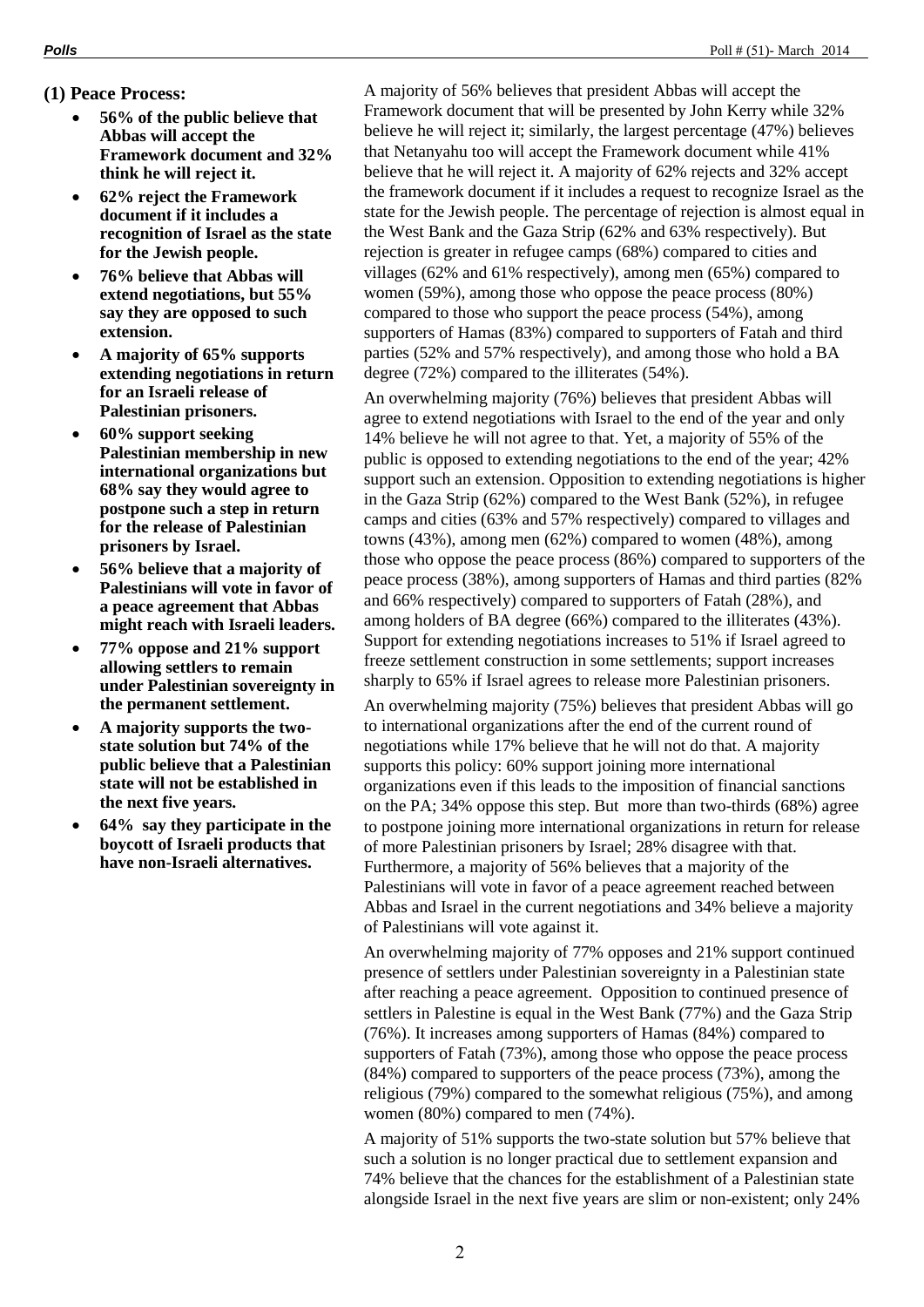believe the chances are high or medium. Yet, the overwhelming majority (72%) is opposed to a one-state solution and only 26% support such a solution in which Arabs and Jews enjoy equality.

A majority of 64% says that it participates in the boycott of Israeli products that have non-Israeli equivalents. Boycott level is higher in the West Bank (66%) compared to the Gaza Strip (59%), among those who are opposed to the peace process (70%) compared to supporters of the peace process (62%), among residents of cities (65%) compared to residents of villages and refugee camps (60% and 61% respectively), and among the religious (67%) compared to the somewhat religious (62%).

If new presidential elections are held today and only two were nominated, Abbas would receive the vote of 53% and Haniyeh 41% of the vote of those participating. The rate of participation in such elections would reach 60%. Three months ago, Abbas received the support of 52% and Haniyeh 42%. In this poll, in the Gaza Strip, Abbas receives 47% and Haniyeh 52% and in the West Bank Abbas receives 57% and Haniyeh 34%. If presidential elections were between Marwan Barghouti and Haniyeh, the former would receive 60% and the latter would receive 34% of the participants' votes. The rate of participation in this case would reach 68%. In our December 2013 poll Barghouti received 61% of the vote and Haniyeh 34%. If presidential elections were between three: Mahmud Abbas, Marwan Barghouti and Ismail Haniyeh, Barghouti would receive the largest percentage (36%) followed by Abbas (30%), and Haniyeh (29%). The rate of participation in this case would reach 74%. In our previous poll last December, Barghouti received 40%, Haniyeh 31%, and Abbas 26%.

45% support and 44% oppose the appointment of a vice president to Abbas. Among those who support appointing a vice president, Marwan Barghouti is the favorite, selected by 32% in an open question, followed by Rami al Hamdallah who was selected by 13%, Ismail Haniyeh by 8%, Saeb Erikat by 7%, Mohammad Dahlan by 7%, Mustapha Barghouti by 6%, and Azzam al Ahmad by 3%.

If new legislative elections are held today with the participation of all factions, 70% say they would participate in such elections. Of those who would participate, 28% say they would vote for Hamas and 43% say they would vote for Fatah, 12% would vote for all other third parties combined, and 17% are undecided. Vote for Hamas in the Gaza Strip stands in this poll at 37% and in the West Bank at 23%. Vote for Fatah in the Gaza Strip stands in this poll at 38% and in the West Bank at 45%. These results indicate an increase in the vote for Hamas in the Gaza Strip which stood at 33% last December. Fatah, on the other hand, increased its popularity in the West Bank by four percentage points and lost one percentage point in the Gaza Strip during the same period.

Positive evaluation of conditions in the Gaza Strip stabilizes at 15% in this poll compared to 16% three months ago. 62% say conditions in the Gaza Strip are bad or very bad. Positive evaluation of conditions in the West Bank remains unchanged compared to three months ago standing today at 30%. But the percentage of those who believe conditions in the West Bank are bad or very bad increased from 36% to 42% during the same period.

Perception of corruption in PA institutions in the West Bank stands at 80% in this poll. Perception of corruption in the public institutions of Hamas' Gaza government stands at 64%. 19% say there is, and 41% say

### **(2) Presidential and Legislative Elections:**

- **In presidential elections, Abbas receives 53% and Haniyeh 41%.**
- **If the presidential contest was between Marwan Barghouti and Haniyeh, the former receives 60% and the latter 34%.**
- **If the contest was between Barghouti, Abbas, and Haniyeh, the first receives 36%, the second 30%, and the third 29%.**
- **45% support and 44% oppose the idea of appointing a deputy to president Abbas.**
- **In parliamentary elections, Fatah receives 43%, Hamas 28%, all other electoral lists combined 12%, and 17% are undecided.**

#### **(3) Domestic Conditions:**

- **Positive evaluation of conditions in the Gaza Strip stands at 15% and positive evaluation of conditions in the West Bank remains unchanged at 30%**
- **80% believe that corruption exists in PA institutions in the West Bank and 64% believe it exists in the institutions of the**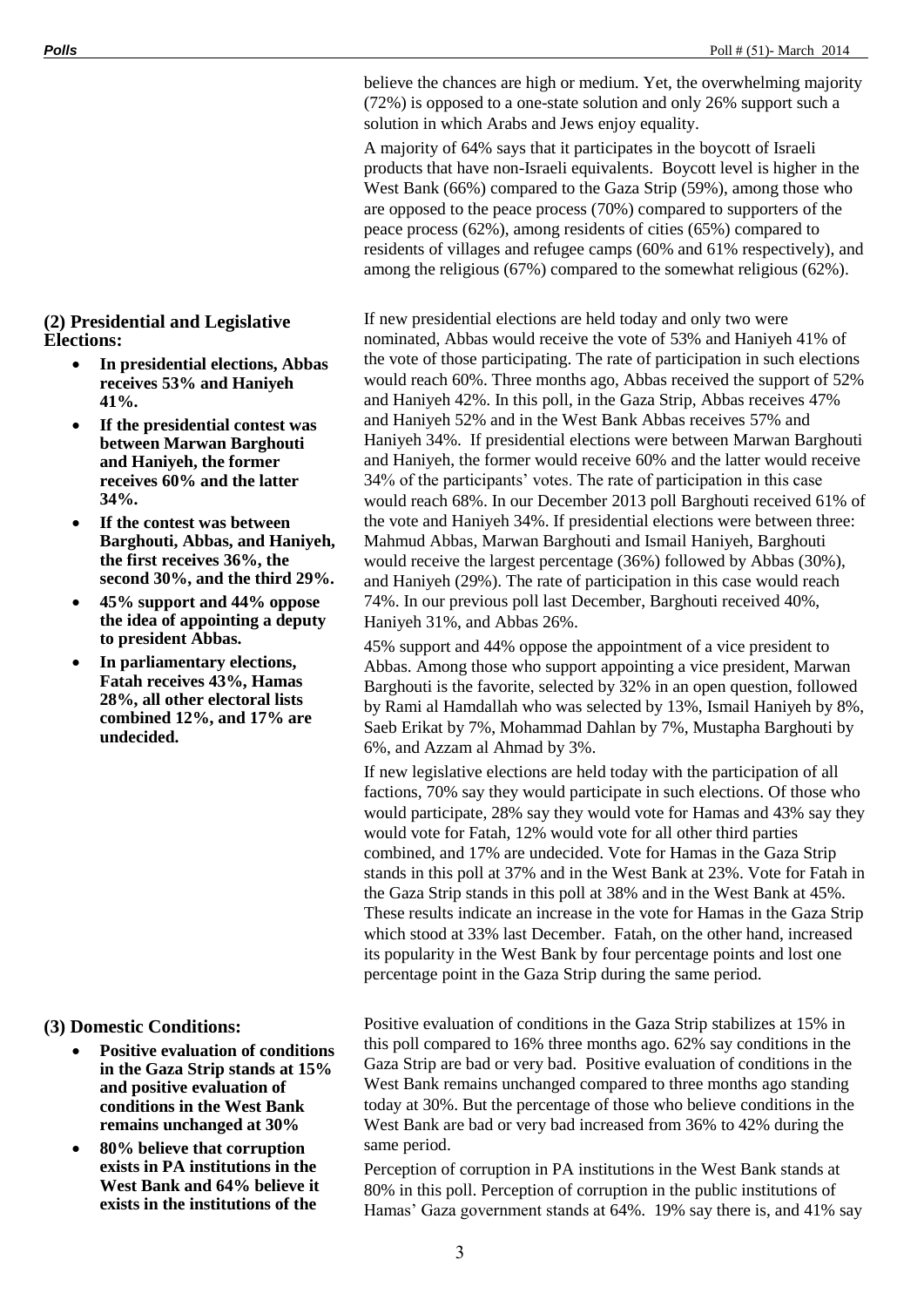**dismissed government in the Gaza Strip**

- **Only 31% believe that people in the West Bank can criticize the PA in the West Bank without fear and only 22% believe people in the Gaza Strip can criticize the dismissed Hamas government in the Gaza Strip without fear.**
- **Perception of safety and security in the West Bank stands at 51% and in the Gaza Strip at 56%**
- **Positive evaluation of the performance of the Haniyeh government stands at 37% and positive evaluation of the performance of Al Hamdallah government stands at 41%**
- **Satisfaction with the performance of President Abbas drops from 53% three months ago to 46% in this poll.**
- **51% find public sector strikes acceptable and 48% find them unacceptable.**
- **An overwhelming majority of 78% supports stiffening sentences against killers of women in the so-called honor killings.**
- **54% believe that drug abuse among Palestinian youth is on the rise and 7% believe it is declining.**
- **In light of the recent mutual personal accusations, 57% say they do not believe Abbas or Dahlan.**
- **The public is pessimistic regarding economic conditions in the next few years.**

### **(4) Reconciliation:**

- **Optimism about the chances for reconciliation and reunification stands today stands at 15%**
- **52% support and 45% oppose holding separate elections in the West Bank and the Gaza Strip if separation continues for a long time**
- **24% believe that Haniyeh's government is the legitimate one and 30% believe that the government of Abbas-Hamdallah is the legitimate one**

there is to some extent, press freedom in the West Bank. By contrast, 18% say there is, and 33% say there is to some extent, press freedom in the Gaza Strip. 31% of the Palestinian public say people in the West Bank can criticize the authority in the West Bank without fear. By contrast, 22% of the public say people in the Gaza Strip can criticize the authorities in Gaza without fear.

Perception of safety and security in the West Bank stands at 51% and in the Gaza Strip at 56%. Three months ago these percentages stood at 55% in the West Bank and 62% in the Gaza Strip. Findings show that the percentage of Gazans who say they seek immigration to other countries stands at 44%; in the West Bank, the percentage stands at 22%. Last December these percentages stood at 45% and 27% respectively.

Positive evaluation of the performance of the Haniyeh government stands at 37%. Positive evaluation of the government of Rami al Hamdallah in the West Bank stands at 41%. Percentage of satisfaction with the performance of President Abbas drops from 53% three months ago to 46% in this poll.

We asked the public about its views regarding the recent increase in the cases of public sector strikes: a majority of 51% said it sees these strikes as unacceptable while 48% saw them as acceptable.

We also asked the public about the increase in the cases of the so-called honor killing: an overwhelming majority of 78% supported and 20% opposed the imposition of stiffer sentences against the killers.

We asked the public about the increased talk about the spread of drug abuse among the youth in their communities: a majority of 54% indicated that it detected an increase in this practice among the youth while only 7% said it detected a decrease. The belief that drug abuse is on the rise increases in the West Bank (58%) while decreasing to 47% in the Gaza Strip.

We asked the public about the personal accusations made by President Abbas against Mohammad Dahlan and about Dahlan's denial: a majority of 26% said it believed Abbas' accusations to be true; 7% said it believed Dahlan's denial; and 57% believed none of them.

We asked West Bank and Gaza publics about their expectation regarding economic conditions in their respective areas in the next few years: 19% of the West Bankers expected better conditions and 52% expected worse conditions. In the Gaza Strip, 28% expected better conditions and 34% expected worse conditions.

Given the existing status quo between the West Bank and the Gaza Strip and Hamas and Fatah, percentage of optimism about the chances for reunification of the West Bank and the Gaza Strip remains low, standing at 15%. The belief that unity is impossible and that two separate entities will emerge stands at 39%. 42% believe that unity will be restored but only after a long time. These findings are similar to those we obtained in our last poll in December. For the first time since the split between the West Bank and the Gaza Strip, a majority of 52% see a necessity for holding separate elections in the West Bank and the Gaza Strip if the current disunity continued for a long time; 45% believe it to be unnecessary.

The largest percentage (41%) believes that the PA, with its two parts in the West Bank and the Gaza Strip, has become a burden on the Palestinian people and 25% believe that it is an accomplishment for the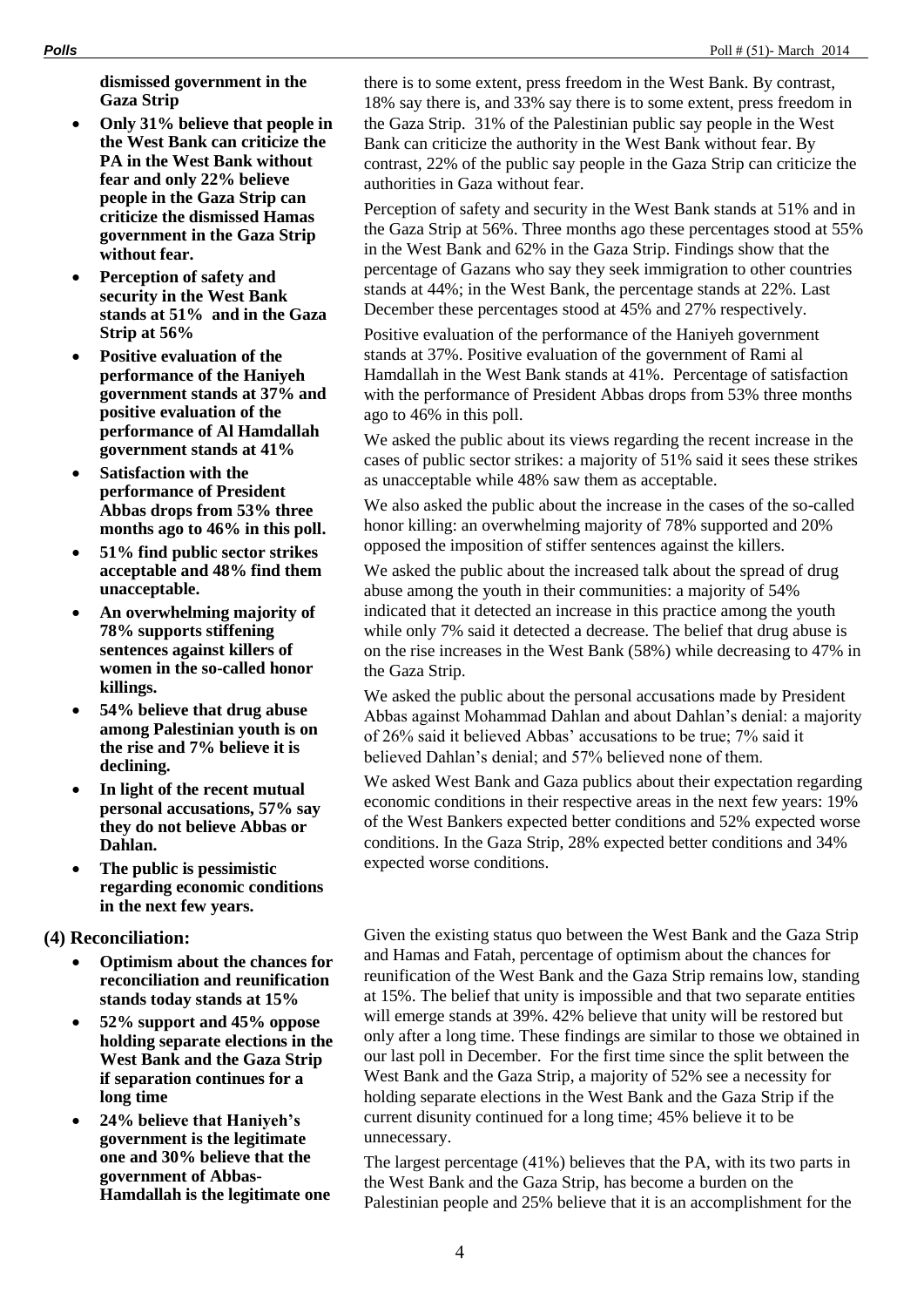**39% believe that Hamas' way is the best for ending occupation and building a state and 36% believe that Abbas' way is the best**

### **(5) Most vital Palestinian goals and the main problems confronting Palestinians today:**

- **42% believe that the establishment of a Palestinian state in the West Bank and the Gaza Strip should be the most vital Palestinian goal and 34% believe that obtaining of the right of return should be the most vital goal.**
- **27% view the spread of poverty and unemployment as the most serious problem confronting Palestinian society today and 25% view the continued occupation and settlement construction as the most serious problem.**

### **(6) Electricity Crisis:**

- **70% of West Bankers and 30% of Gazans believe that residents in their areas pay their electricity bills.**
- **About half of the West Bankers and a little over a quarter of Gazans support cutting off electricity for those who do not pay their bills.**
- **82% of West Bankers and 59%**

Palestinian people. Furthermore, 15% believe that the PA in the West Bank is an accomplishment while the PA in the Gaza Strip is a burden. By contrast, a similar percentage (13%) believes that the PA in the Gaza Strip is an accomplishment while the PA in the West Bank is a burden.

24% believe that the Haniyeh government in the Gaza Strip is the legitimate Palestinian government while 30% believe that the Abbas-Hamdallah government in the West Bank is the legitimate one; 9% believe that the two governments are legitimate. 31% believe that both governments are illegitimate. These findings indicate a rise of four points in the percentage of those who believe that the two governments are illegitimate compared to December findings.

The percentage of those who believe Hamas' way is the best way to end occupation and build a Palestinian state stands at 39% while the percentage of those who believe that Abbas' way is the best way stands at 36%. The current findings are identical to those of December 2013. Support for Hamas' way is higher in the Gaza Strip (45%) compared to the West Bank (35%), among the religious (46%) compared to the somewhat religious (42%), among those who oppose the peace process (67%) compared to supporters of the peace process (27%), among supporters of Hamas (95%) compared to supporters of third parties, the undecided, and Fatah (43%, 35%, and 10% respectively), and among holders of BA degree (49%) compared to those who have elementary education or illiterate (28% and 40% respectively).

42% believe that the first most vital Palestinian goal should be to end Israeli occupation in the areas occupied in 1967 and build a Palestinian state in the West Bank and the Gaza Strip with East Jerusalem as its capital. By contrast, 34% believe the first most vital goal should be to obtain the right of return of refugees to their 1948 towns and villages, 16% believe that it should be to build a pious or moral individual and a religious society, one that applies all Islamic teachings, and 9% believe that the first and most vital goal should be to establish a democratic political system that respects freedoms and rights of Palestinians. Three months ago, 42% said ending occupation and building a state was most vital goal and 33% said the most vital goal was the right of return.

The most serious problem confronting Palestinian society today is the spread of poverty and unemployment in the eyes of 27% of the public while 25% say it is the continuation of occupation and settlement activities; 21% believe the most serious problem is the absence of national unity due to the West Bank-Gaza Strip split, 15% believe the most serious problem is corruption in some public institutions, and 10% believe it is the siege and the closure of the Gaza border crossings.

70% of West Bankers and 30% of Gazans believe that residents in their communities pay all their electricity bills. While a third of the West Bankers believes that failure to pay electricity bills in justified, almost two-thirds of Gazans say the same. Around half of the West Bankers and a quarter of Gazans believe that the electricity company in their area should deny electricity to those who fail to pay. Yet, when the question involves other options, 56% of the West Bankers and 75% of Gazans believe that the PA should pay the debt of the electricity companies. In this question, support for denying electricity to those who do not pay drops to 32% in the West Bank and 20% in the Gaza Strip. Only 4% believe the electricity companies should raise prices in order to address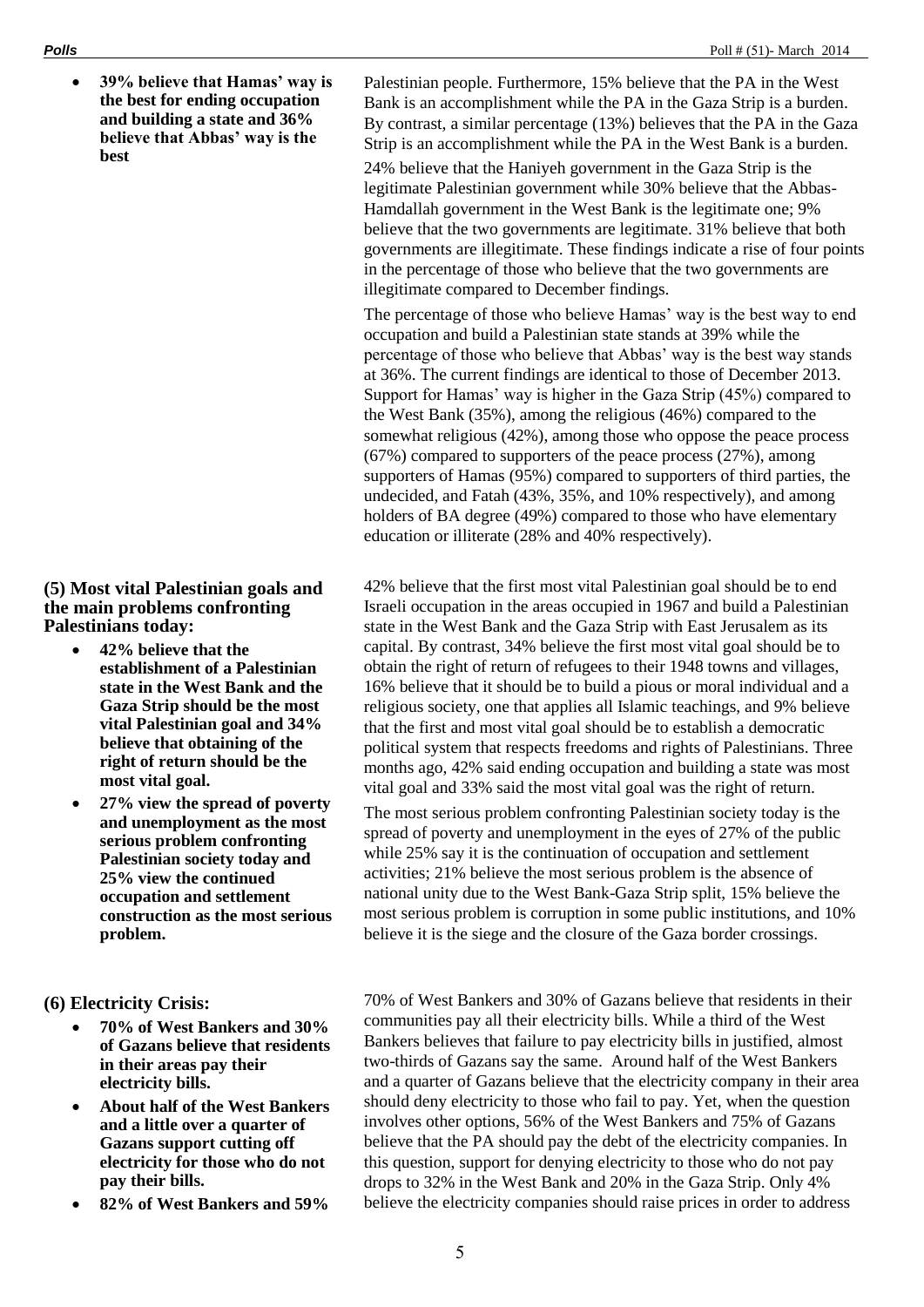the problem of debt and non-payment.

In order to strengthen the capacity of the electricity companies to fight electricity theft, 82% of the West Bankers and 59% of Gazans support imposing fines and jail sentences against those who steel electricity. Also, 75% of West Bankers and 56% of Gazans support sending police escorts with electricity workers to help them cut off electricity from the homes of electricity thieves. 76% of West Bankers and 45% of Gazans support forming special courts to try electricity thieves. Finally, 29% of West Bankers and 22% of Gazans support cutting off electricity on whole neighborhoods in which electricity theft is widespread.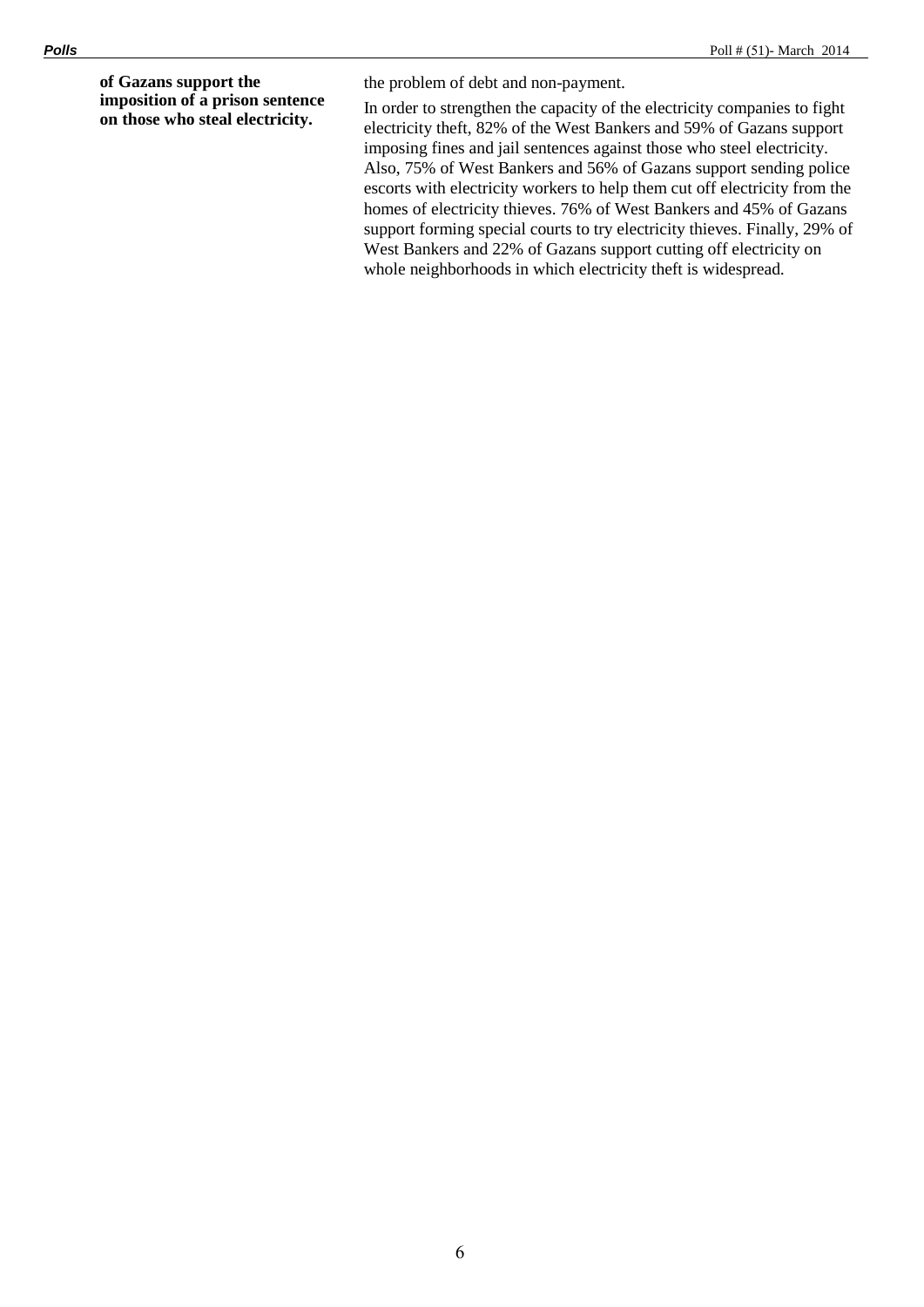## **PSR Poll No. 51**

### 20-22 March 2014

|     |                                                                                                              | Total% | west bank% | Gaza Strip% |
|-----|--------------------------------------------------------------------------------------------------------------|--------|------------|-------------|
|     | From among the following satellite news stations, which one you watched                                      |        |            |             |
| 00) | most during the last two months?<br>1) al Arabia                                                             | 9.0%   | 5.4%       | 15.9%       |
|     | 2) al Jazeera                                                                                                | 26.0%  | 26.1%      | 25.9%       |
|     | 3) al Hurra                                                                                                  | .9%    | .3%        | 1.9%        |
|     | 4) al Manar                                                                                                  | 2.1%   | 2.0%       | 2.2%        |
|     | 5) Palestine TV                                                                                              | 18.0%  | 19.6%      | 14.8%       |
|     | 6)alaqsa                                                                                                     | 10.8%  | 4.1%       | 23.6%       |
|     | 7) man(mix)                                                                                                  | 18.6%  | 24.5%      | 7.1%        |
|     | 8) Do not watch TV                                                                                           | 8.6%   | 11.2%      | 3.4%        |
|     | 9) others                                                                                                    | 5.3%   | 5.3%       | 5.3%        |
|     | 10) Do not have a dish                                                                                       | .5%    | .8%        | 0.0%        |
|     | 11) DK/NA                                                                                                    | .5%    | .7%        | 0.0%        |
|     | In general, how would you describe conditions of the Palestinians in the                                     |        |            |             |
| 1)  | Palestinian areas in Gaza Strip these days?                                                                  |        |            |             |
|     | 1) Very good                                                                                                 | 2.7%   | 3.5%       | 1.3%        |
|     | 2) Good                                                                                                      | 12.5%  | 11.2%      | 15.0%       |
|     | $3)$ so so                                                                                                   | 19.9%  | 18.0%      | 23.4%       |
|     | 4) Bad                                                                                                       | 38.1%  | 43.9%      | 26.6%       |
|     | 5) Very bad                                                                                                  | 23.8%  | 18.9%      | 33.4%       |
|     | 6) DK/NA                                                                                                     | 3.0%   | 4.4%       | .3%         |
| 2)  | In general, how would you describe conditions of the Palestinians in the                                     |        |            |             |
|     | Palestinian areas in the West Bank these days?                                                               |        |            |             |
|     | 1) Very good                                                                                                 | 5.6%   | 4.4%       | 8.0%        |
|     | 2) Good                                                                                                      | 24.2%  | 20.1%      | 32.2%       |
|     | $3)$ so so                                                                                                   | 28.1%  | 27.9%      | 28.4%       |
|     | 4) Bad                                                                                                       | 28.3%  | 32.3%      | 20.4%       |
|     | 5) Very bad                                                                                                  | 13.4%  | 14.8%      | 10.6%       |
|     | 6) DK/NA                                                                                                     | .5%    | .5%        | .5%         |
| 3)  | Generally, do you see yourself as:                                                                           |        |            |             |
|     | 1) Religious                                                                                                 | 47.4%  | 44.5%      | 53.1%       |
|     | 2) somewhat religious                                                                                        | 47.1%  | 50.4%      | 40.7%       |
|     | 3) not religious                                                                                             | 5.4%   | 5.0%       | 6.2%        |
|     | 4) DK/NA                                                                                                     | .0%    | $.0\%$     | 0.0%        |
| 4)  | Generally, do you see yourself as:                                                                           |        |            |             |
|     | 1) supportive of the peace process                                                                           | 52.3%  | 55.8%      | 45.5%       |
|     | 2) opposed to the peace process                                                                              | 26.8%  | 26.7%      | 26.9%       |
|     | 3) between support and opposition                                                                            | 19.8%  | 15.9%      | 27.3%       |
|     | 4) DK/NA                                                                                                     | 1.2%   | 1.6%       | .3%         |
| 5)  | Do you think that there is corruption in PA institutions under the control of<br><b>President Abu Mazin?</b> |        |            |             |
|     | 1) yes                                                                                                       | 80.1%  | 79.3%      | 81.7%       |
|     | 2) no                                                                                                        | 12.6%  | 10.5%      | 16.8%       |
|     | 3) DK-NA                                                                                                     | 7.3%   | 10.2%      | 1.6%        |
|     |                                                                                                              |        |            |             |

6) **Do you think that there is corruption in PA institutions under the control of the dismissed government in the Gaza Strip?**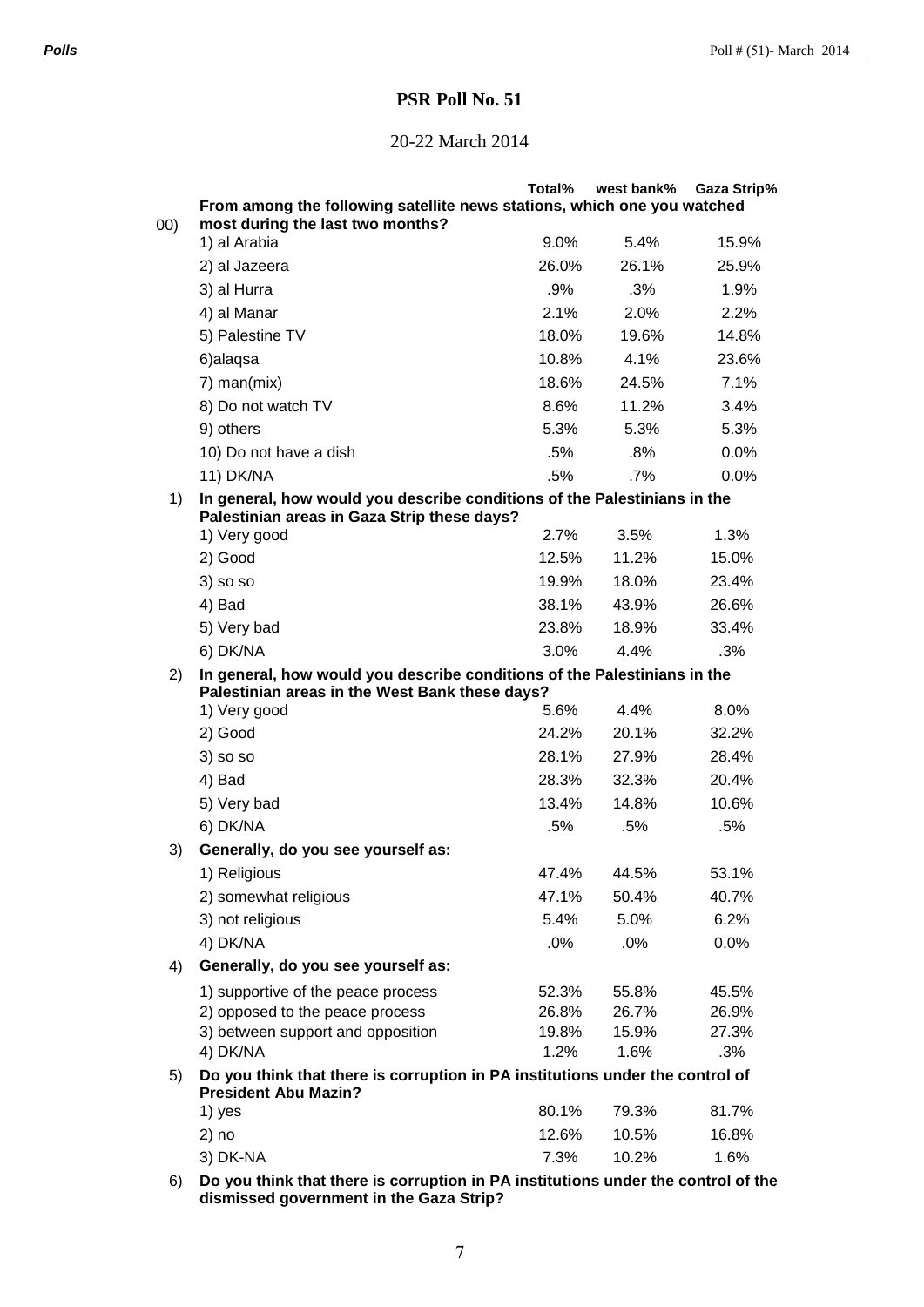|      | 1) yes                                                                                                                     | 63.8%   | 62.6%   | 66.3%          |
|------|----------------------------------------------------------------------------------------------------------------------------|---------|---------|----------------|
|      | 2) no                                                                                                                      | 20.1%   | 14.1%   | 31.6%          |
|      | 3) DK-NA                                                                                                                   | 16.1%   | 23.3%   | 2.1%           |
| 7)   | In your view, is there a press freedom in the West Bank?                                                                   |         |         |                |
|      | 1) yes                                                                                                                     | 19.4%   | 19.0%   | 20.2%          |
|      | 2) to some extent                                                                                                          | 41.3%   | 37.2%   | 49.3%          |
|      | $3)$ no                                                                                                                    | 35.4%   | 38.5%   | 29.2%          |
|      | 4) DK-NA                                                                                                                   | 3.9%    | 5.3%    | 1.3%           |
| 8)   | In your view, is there a press freedom in the Gaza Strip?                                                                  |         |         |                |
|      | 1) yes                                                                                                                     | 17.9%   | 15.2%   | 23.4%          |
|      | 2) to some extent                                                                                                          | 33.4%   | 29.8%   | 40.5%          |
|      | 3) no                                                                                                                      | 37.7%   | 38.6%   | 35.9%          |
|      | 4) DK-NA                                                                                                                   | 10.9%   | 16.5%   | $.2\%$         |
| 9)   | In your view, can people in the West Bank today criticize the authority without                                            |         |         |                |
|      | fear?                                                                                                                      |         |         |                |
|      | 1) yes                                                                                                                     | 30.6%   | 33.4%   | 25.0%          |
|      | 2) no                                                                                                                      | 65.9%   | 62.1%   | 73.3%          |
|      | 3) DK-NA                                                                                                                   | 3.6%    | 4.5%    | 1.7%           |
| 10)  | In your view, can people in the Gaza Strip today criticize the authority without<br>fear?                                  |         |         |                |
|      | 1) yes                                                                                                                     | 22.4%   | 22.1%   | 23.1%          |
|      | 2) no                                                                                                                      | 66.6%   | 61.6%   | 76.4%          |
|      | 3) DK-NA                                                                                                                   | 11.0%   | 16.3%   | .5%            |
| 11)  | Would you say that these days your security and safety, and that of your                                                   |         |         |                |
|      | family, is assured or not assured?                                                                                         |         |         |                |
|      | 1) Completely assured                                                                                                      | 8.6%    | 5.1%    | 15.2%          |
|      | 2) Assured                                                                                                                 | 44.4%   | 46.3%   | 40.6%          |
|      | 3) Not assured                                                                                                             | 40.9%   | 43.3%   | 36.4%          |
|      | 4) Not assured at all                                                                                                      | 6.1%    | 5.3%    | 7.8%           |
|      | 5) DK/NA                                                                                                                   | 0.0%    | 0.0%    | 0.0%           |
| 12)  | Do current political, security, and economic conditions lead you to seek<br>emigration abroad?                             |         |         |                |
|      | 1) Certainly seek to emigrate                                                                                              | 10.1%   | 5.5%    | 18.9%          |
|      | 2) Seek emigration                                                                                                         | 19.4%   | 16.6%   | 24.9%          |
|      | 3) Do not seek emigration                                                                                                  | 38.1%   | 43.0%   | 28.5%          |
|      | 4) Certainly do not seek emigration                                                                                        | 32.4%   | 34.8%   | 27.7%          |
|      | 5) DK/NA                                                                                                                   | .0%     | $0.0\%$ | .0%            |
| (13) | Tell us how do you evaluate the performance of the dismissed government of                                                 |         |         |                |
|      | Ismail Haniyeh in the Gaza Strip? Is it good or bad?<br>1) Very Good                                                       | $9.7\%$ | 7.4%    |                |
|      | 2) Good                                                                                                                    | 27.0%   | 29.1%   | 14.4%          |
|      | 3) Neither good nor bad                                                                                                    | 25.9%   | 26.3%   | 22.7%<br>25.2% |
|      | 4) Bad                                                                                                                     | 16.4%   | 13.9%   | 21.4%          |
|      |                                                                                                                            | 8.7%    | 4.9%    | 16.1%          |
|      | 5) Very Bad                                                                                                                |         |         | .3%            |
|      | 6) No Opinion/Don't know                                                                                                   | 12.3%   | 18.4%   |                |
| 14)  | Tell us how do you evaluate the performance of the government of Rami al<br>Hamdallah in the West Bank? Is it good or bad? |         |         |                |
|      | 1) Very Good                                                                                                               | 6.3%    | 7.0%    | 5.0%           |
|      | 2) Good                                                                                                                    | 35.0%   | 39.4%   | 26.4%          |
|      | 3) Neither good nor bad                                                                                                    | 28.1%   | 25.1%   | 34.0%          |
|      | 4) Bad                                                                                                                     | 15.0%   | 10.8%   | 23.1%          |
|      | 5) Very Bad                                                                                                                | 5.8%    | 4.1%    | 9.1%           |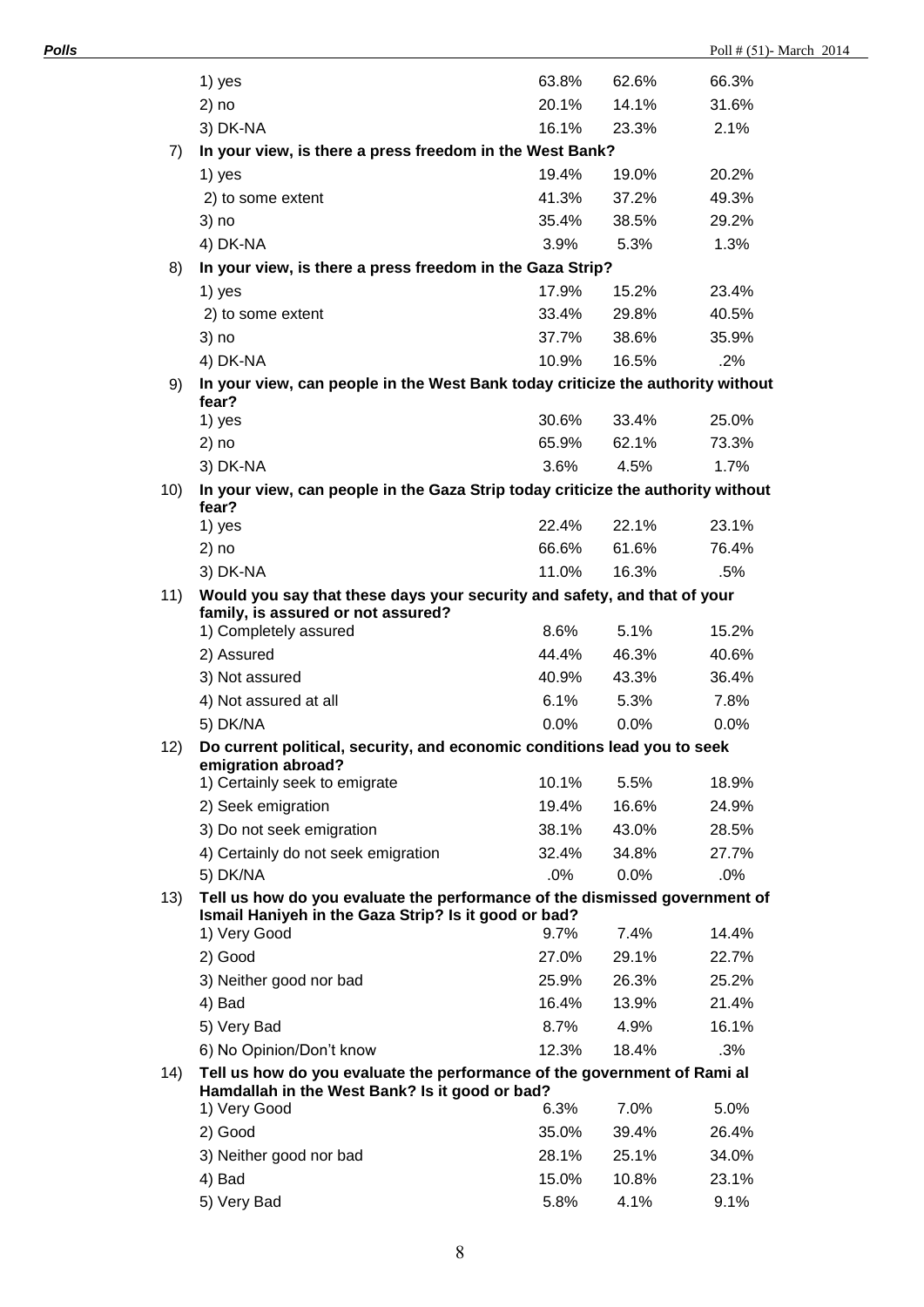|     | 6) No Opinion/Don't know                                                                                                                                                                     | $9.7\%$ | 13.5% | 2.3%  |
|-----|----------------------------------------------------------------------------------------------------------------------------------------------------------------------------------------------|---------|-------|-------|
| 15) | Are you satisfied or not satisfied with the performance of Mahmud Abbas<br>since his election as president of the PA?                                                                        |         |       |       |
|     | 1) very satisfied                                                                                                                                                                            | 6.5%    | 6.6%  | 6.3%  |
|     | 2) satisfied                                                                                                                                                                                 | 39.3%   | 44.3% | 29.6% |
|     | 3) not satisfied                                                                                                                                                                             | 35.3%   | 34.2% | 37.5% |
|     | 4) not satisfied at all                                                                                                                                                                      | 15.9%   | 10.9% | 25.7% |
|     | 5) DK/NA                                                                                                                                                                                     | 3.0%    | 4.1%  | .8%   |
| 16) | There is a renewed talk about the idea of appointing a deputy to president                                                                                                                   |         |       |       |
|     | Mahmud Abbas. If it was up to you, would you support or oppose this idea?<br>And if you support it, whom do you propose to fill this position?                                               |         |       |       |
|     | 1) I support it and propose                                                                                                                                                                  | 45.0%   | 45.8% | 43.5% |
|     | 2)I oppose it                                                                                                                                                                                | 44.0%   | 41.1% | 49.5% |
|     | 3) DK/NA                                                                                                                                                                                     | 11.0%   | 13.1% | 7.0%  |
|     | suggest a name for vice president                                                                                                                                                            |         |       |       |
|     | 1) Marwan Barghouti                                                                                                                                                                          | 32.3%   | 39.4% | 25.4% |
|     | 2) Rami al Hamdallah                                                                                                                                                                         | 13.1%   | 22.5% | 4.0%  |
|     | 3) Saeb Erekat                                                                                                                                                                               | 6.7%    | 2.8%  | 10.5% |
|     | 4) Ismail Haniyeh                                                                                                                                                                            | 7.8%    | 5.4%  | 10.0% |
|     | 5) Mohammad Dahlan                                                                                                                                                                           | 6.9%    | 2.7%  | 11.0% |
|     | 6) Mustafa Barghouti                                                                                                                                                                         | 5.5%    | 2.0%  | 9.0%  |
|     | 7) Azzam Al Ahmad                                                                                                                                                                            | 3.2%    | 2.0%  | 4.4%  |
|     | 8) others (-------------- )                                                                                                                                                                  | 24.5%   | 23.3% | 25.6% |
| 17) | If new presidential elections are to take place today, and Mahmud Abbas was<br>nominated by Fateh and Ismail Haniyeh was nominated by Hamas, whom<br>would you vote for?<br>1) Mahmoud Abbas | 53.1%   | 57.0% | 46.5% |
|     | 2) Ismael Haniyyah                                                                                                                                                                           | 40.5%   | 33.5% | 52.2% |
|     | 4) DK/NA                                                                                                                                                                                     | 6.4%    | 9.5%  | 1.2%  |
| 18) | And if the competition was between Marwan Barghouti representing Fateh and<br>Ismail Haniyeh representing Hamas, whom would you vote for?<br>1) Marwan Barghouti                             | 60.1%   | 61.4% | 58.2% |
|     | 2) Ismael Haniyyah                                                                                                                                                                           | 33.5%   | 28.8% | 40.8% |
|     | 4) DK/NA                                                                                                                                                                                     | 6.4%    | 9.8%  | 1.0%  |
| 19) | And what if the competition was between Marwan Barghouti, Ismail Haniyeh,                                                                                                                    |         |       |       |
|     | and Mahmud Abbas, to whom would you vote?                                                                                                                                                    |         |       |       |
|     | 1) Marwan Barghouti                                                                                                                                                                          | 36.2%   | 32.8% | 41.9% |
|     | 2) Ismael Haniyyah                                                                                                                                                                           | 28.7%   | 22.6% | 38.9% |
|     | 3. Mahmud Abbas                                                                                                                                                                              | 30.1%   | 37.3% | 18.3% |
|     | 5) DK/NA                                                                                                                                                                                     | 5.0%    | 7.4%  | .9%   |
| 21) | If new elections agreed to by all factions are held today and the same lists that                                                                                                            |         |       |       |
|     | took part in the last PLC elections were nominated, for whom would you vote?<br>1) alternative                                                                                               | 1.9%    | 2.0%  | 1.8%  |
|     | 2) independent Palestine                                                                                                                                                                     | 3.1%    | 3.0%  | 3.4%  |
|     | 3) Abu Ali Mustafa                                                                                                                                                                           | 4.2%    | 4.8%  | 3.3%  |
|     | 4) Abu al Abbas                                                                                                                                                                              | 0.5%    | 0.8%  | 0.1%  |
|     | 5) freedom and social justice                                                                                                                                                                | 0.4%    | 0.0%  | 1.0%  |
|     | 6) change and reform                                                                                                                                                                         | 28.2%   | 23.1% | 36.5% |
|     | 7) national coalition for justice and democ                                                                                                                                                  | $0.0\%$ | 0.0%  | 0.0%  |
|     | 8) third way(headed by salam fayyad)                                                                                                                                                         | 0.5%    | 0.6%  | 0.4%  |
|     | 9) freedom and independence                                                                                                                                                                  | 1.2%    | 0.8%  | 1.9%  |
|     | 10) Palestinian justice                                                                                                                                                                      | 0.1%    | 0.0%  | 0.2%  |
|     |                                                                                                                                                                                              |         |       |       |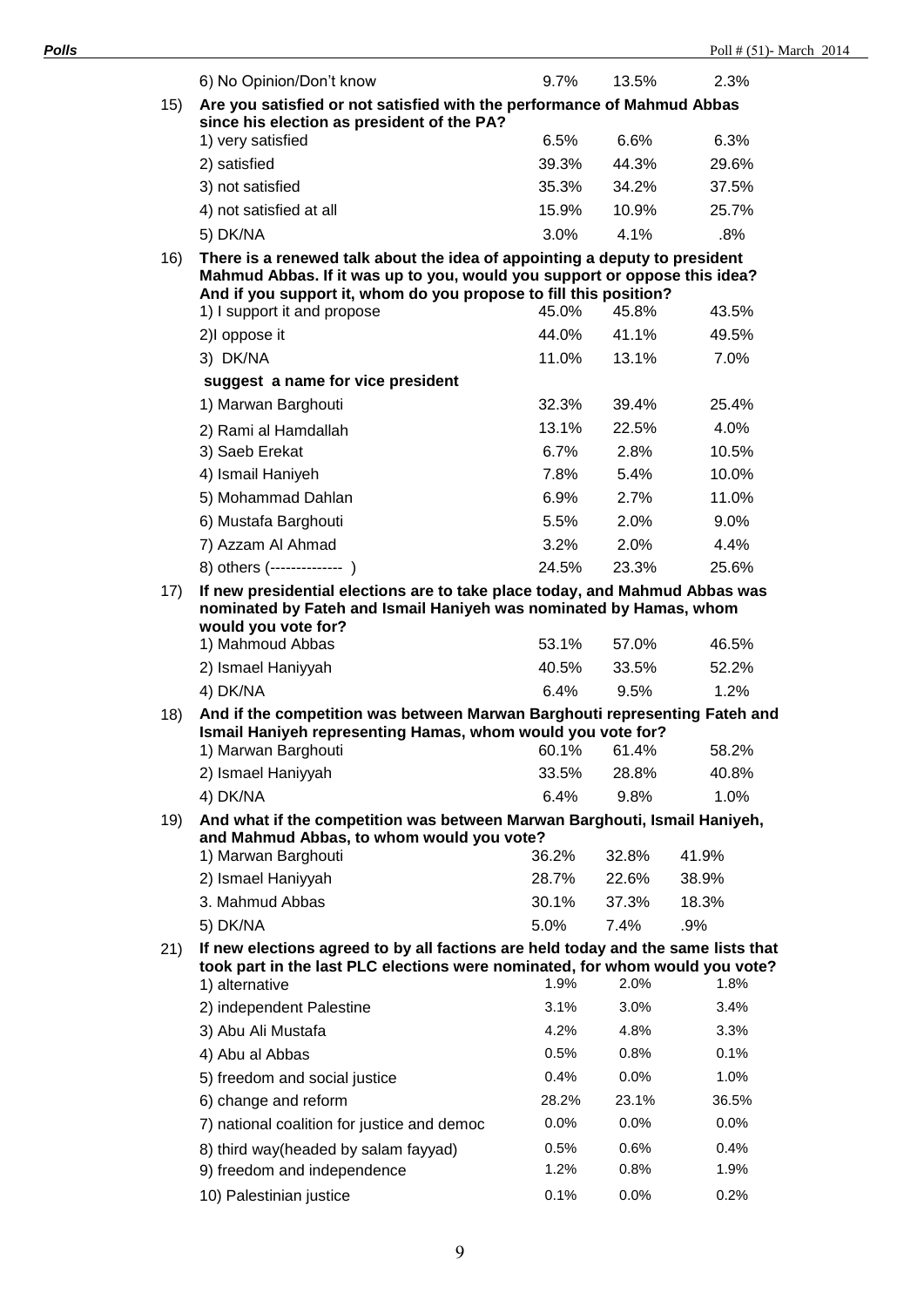| <b>Polls</b> |                                                                                                                                                                                                                                                                       |       |       | Poll # (51)- March 2014 |
|--------------|-----------------------------------------------------------------------------------------------------------------------------------------------------------------------------------------------------------------------------------------------------------------------|-------|-------|-------------------------|
|              | 11) Fateh                                                                                                                                                                                                                                                             | 42.6% | 45.3% | 38.3%                   |
|              | 12) none of the above/ DK/NA/ Do not<br>remember                                                                                                                                                                                                                      | 17.1% | 19.6% | 13.2%                   |
| 22)          | 1From among the following vital national goals, which in your view should the<br>first most important one and which should be the second most important goal<br>that the Palestinian people should strive to achieve?                                                 |       |       |                         |
|              | 1) Israeli withdrawal to the 1967 borders and<br>the establishment of a Palestinian state in the<br>West Bank and the Gaza Strip with East<br>Jerusalem as its capital                                                                                                | 41.6% | 41.8% | 41.1%                   |
|              | 2) Obtain the right of return to refuges to<br>their 1948 towns and villages                                                                                                                                                                                          | 34.2% | 32.4% | 37.5%                   |
|              | 3) Establish a democratic political system<br>that respects freedoms and rights of<br>Palestinians                                                                                                                                                                    | 8.7%  | 10.2% | 5.7%                    |
|              | 4) Build a pious or moral individual and a<br>religious society, one that applies all Islamic<br>teachings                                                                                                                                                            | 15.6% | 15.6% | 15.7%                   |
| $22-2)$      | From among the following vital national goals, which in your view should the<br>first most important one and which should be the second most important goal<br>that the Palestinian people should strive to achieve?                                                  |       |       |                         |
|              | 1) Israeli withdrawal to the 1967 borders and<br>the establishment of a Palestinian state in the<br>West Bank and the Gaza Strip with East<br>Jerusalem as its capital                                                                                                | 22.5% | 23.8% | 19.9%                   |
|              | 2) Obtain the right of return to refuges to<br>their 1948 towns and villages                                                                                                                                                                                          | 37.0% | 38.7% | 33.6%                   |
|              | 3) Establish a democratic political system<br>that respects freedoms and rights of<br>Palestinians                                                                                                                                                                    | 18.0% | 16.2% | 21.6%                   |
|              | 4) Build a pious or moral individual and a<br>religious society, one that applies all Islamic<br>teachings                                                                                                                                                            | 22.5% | 21.3% | 24.9%                   |
| 23)          | The Palestinian society confronts today various problems, like the<br>continuation of occupation and settlements, the spread of unemployment and<br>poverty, the lack of national unity due to the split between the West Bank and<br>the Gaza Strip, the continuatio |       |       |                         |
|              | 1) continuation of occupation and<br>settlements,                                                                                                                                                                                                                     | 24.5% | 24.9% | 23.6%                   |
|              | 2) spread of unemployment and poverty                                                                                                                                                                                                                                 | 27.4% | 30.9% | 20.7%                   |
|              | 3) lack of national unity due to the split                                                                                                                                                                                                                            | 20.9% | 19.6% | 23.3%                   |
|              | 4) continuation of the siege and blockade of<br>the Gaza Strip and the closure of its border<br>crossings                                                                                                                                                             | 10.4% | 2.6%  | 25.5%                   |
|              | 5) the spread of corruption in public<br>institutions                                                                                                                                                                                                                 | 14.5% | 20.0% | 3.9%                    |
|              | 6) others (--------------- )                                                                                                                                                                                                                                          | 2.2%  | 1.8%  | 2.9%                    |
|              | 7) DK/NA                                                                                                                                                                                                                                                              | 0.0%  | 0.0%  | 0.0%                    |
|              | 88.00                                                                                                                                                                                                                                                                 | .1%   | .2%   | 0.0%                    |
| 24)          | Lately there has been an increase in the instances of public sector strikes in<br>the various sectors. In general do you see these instances as correct behavior<br>that should be acceptable or incorrect and unacceptable?                                          |       |       |                         |
|              | 1) Certainly correct                                                                                                                                                                                                                                                  | 10.0% | 8.1%  | 13.7%                   |
|              | 2) Correct                                                                                                                                                                                                                                                            | 37.6% | 37.2% | 38.3%                   |
|              | 3)Incorrect                                                                                                                                                                                                                                                           | 36.3% | 41.3% | 26.6%                   |
|              | 4) Certainly incorrect                                                                                                                                                                                                                                                | 14.2% | 11.5% | 19.3%                   |
|              | 5) DK/NA                                                                                                                                                                                                                                                              | 2.0%  | 1.9%  | 2.1%                    |
|              |                                                                                                                                                                                                                                                                       |       |       |                         |

25) **Lately there has been an increase in the cases of the so-called honor killings. Are you in favor or against stiffening the punishment for the killer in such cases?**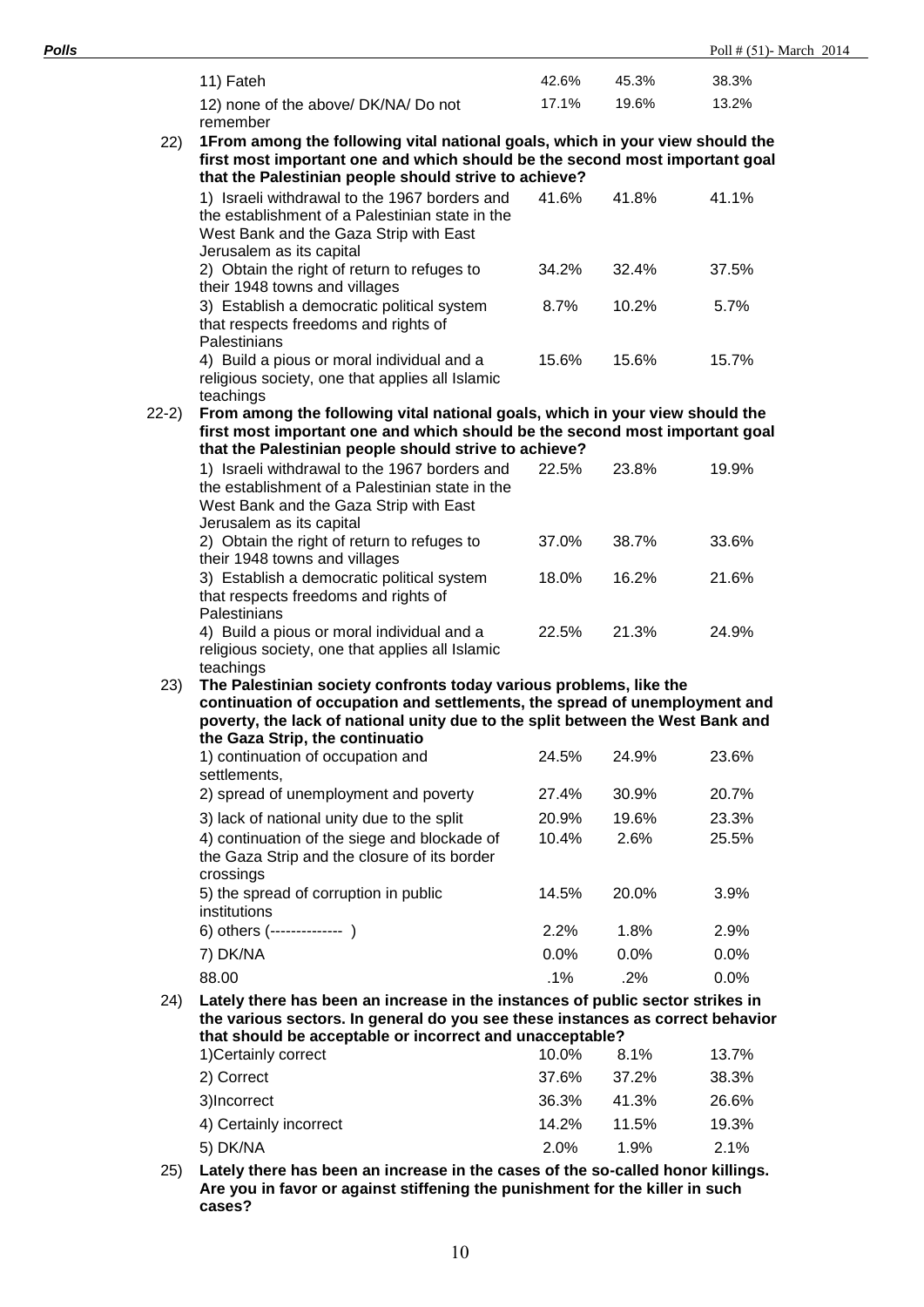|      | 1) Certainly in favor of stiffening the<br>punishment<br>2) in favor of stiffening the punishment                                                                                                                                                                                                                                                                                                                                                                                                                                                       | 38.5%<br>39.7% | 41.2%<br>39.0% | 33.4%<br>41.1% |
|------|---------------------------------------------------------------------------------------------------------------------------------------------------------------------------------------------------------------------------------------------------------------------------------------------------------------------------------------------------------------------------------------------------------------------------------------------------------------------------------------------------------------------------------------------------------|----------------|----------------|----------------|
|      | 3) against stiffening the punishment                                                                                                                                                                                                                                                                                                                                                                                                                                                                                                                    | 14.7%          | 13.4%          | 17.1%          |
|      | 4) Certainly against stiffening the punishment                                                                                                                                                                                                                                                                                                                                                                                                                                                                                                          | 4.9%           | 3.9%           | 7.0%           |
|      | 5) DK/NA                                                                                                                                                                                                                                                                                                                                                                                                                                                                                                                                                | 2.1%           | 2.5%           | 1.4%           |
| 25a) | Lately there has been an increase in the talk about drug abuse by Palestinian<br>youth. Based on your own observation and knowledge of the area where you<br>reside, do you see an increase or a decrease in drug abuse among the youth?<br>1) There is no drug abuse where I live                                                                                                                                                                                                                                                                      | 26.6%          | 28.4%          | 23.1%          |
|      | 2) I see an increase                                                                                                                                                                                                                                                                                                                                                                                                                                                                                                                                    | 54.0%          | 57.6%          | 47.1%          |
|      | 3) I see a decrease                                                                                                                                                                                                                                                                                                                                                                                                                                                                                                                                     | 6.9%           | 3.2%           | 14.2%          |
|      | 4) I see no change                                                                                                                                                                                                                                                                                                                                                                                                                                                                                                                                      | 6.8%           | 5.6%           | 9.0%           |
|      | 5) DK/NA                                                                                                                                                                                                                                                                                                                                                                                                                                                                                                                                                | 5.7%           | 5.2%           | 6.6%           |
| 26)  | Some people say that the Palestinian Authority, in its two parts in the West<br>Bank and the Gaza Strip, has become a burden on the Palestinian people while<br>others say that it is an accomplishment for the Palestinian people. What do<br>you think?<br>1) The PA in its two parts is an                                                                                                                                                                                                                                                           | 24.6%          | 30.7%          | 12.8%          |
|      | accomplishment for the Palestinian people                                                                                                                                                                                                                                                                                                                                                                                                                                                                                                               |                |                |                |
|      | 2) The PA in its two parts is a burden on the<br>Palestinian people                                                                                                                                                                                                                                                                                                                                                                                                                                                                                     | 40.8%          | 39.5%          | 43.2%          |
|      | 3) The PA is an accomplishment in the West<br>Bank and a burden in the Gaza Strip                                                                                                                                                                                                                                                                                                                                                                                                                                                                       | 15.2%          | 12.0%          | 21.5%          |
|      | 4) The PA in a burden in the West Bank and<br>an accomplishment in the Gaza Strip                                                                                                                                                                                                                                                                                                                                                                                                                                                                       | 13.3%          | 9.9%           | 20.0%          |
|      | 5 DK/NA                                                                                                                                                                                                                                                                                                                                                                                                                                                                                                                                                 | 6.1%           | 8.0%           | $2.5\%$        |
| 27)  | Given the current status quo, what are your expectations for the future of the                                                                                                                                                                                                                                                                                                                                                                                                                                                                          |                |                |                |
|      | West Bank and the Gaza Strip?                                                                                                                                                                                                                                                                                                                                                                                                                                                                                                                           |                |                |                |
|      | 1) unity will resume in the near future                                                                                                                                                                                                                                                                                                                                                                                                                                                                                                                 | 14.9%          | 14.5%          | 15.5%          |
|      | 2) unity will resume but will take a long time<br>3) unity will not resume and two separate<br>entities will emerge                                                                                                                                                                                                                                                                                                                                                                                                                                     | 42.4%<br>39.1% | 39.1%<br>41.5% | 48.8%<br>34.4% |
|      | 4) DK/NA                                                                                                                                                                                                                                                                                                                                                                                                                                                                                                                                                | 3.7%           | 4.9%           | 1.3%           |
| 28)  | If the split between the West Bank and the Gaza Strip is to last much longer,<br>would it become necessary in that case to hold new legislative and<br>presidential elections even if separately in each area and even under<br>conditions of split?                                                                                                                                                                                                                                                                                                    | 14.3%          |                |                |
|      | 1) Certainly yes                                                                                                                                                                                                                                                                                                                                                                                                                                                                                                                                        | 38.0%          | 10.5%<br>38.4% | 21.7%<br>37.3% |
|      | 2) YES                                                                                                                                                                                                                                                                                                                                                                                                                                                                                                                                                  |                |                |                |
|      | 3) NO                                                                                                                                                                                                                                                                                                                                                                                                                                                                                                                                                   | 36.6%          | 39.4%          | 31.1%          |
|      | 4) Certainly no                                                                                                                                                                                                                                                                                                                                                                                                                                                                                                                                         | 8.1%           | 7.1%           | 10.0%          |
|      | 5) DK-NA                                                                                                                                                                                                                                                                                                                                                                                                                                                                                                                                                | 3.0%           | 4.6%           | 0.0%           |
| 29)  | After the separation between Gaza and the West Bank, Hamas and the<br>government of Ismail Haniyeh remained in power in Gaza and considered itself<br>the legitimate government while president Abu Mazin formed a new<br>government headed now headed by Rami al Hamdallah and it too considered<br>itself legitimate. What about you, which of the two government you consider<br>legitimate, the government of Haniyeh or the government of Hamdallah?<br>1) Haniyehs' government is the legitimate one<br>2) Abu Mazin's and Hamdalah government is | 23.6%<br>29.9% | 20.8%<br>30.4% | 29.1%<br>29.0% |
|      | the legitimate one                                                                                                                                                                                                                                                                                                                                                                                                                                                                                                                                      |                |                |                |
|      | 3) Both governments are legitimate                                                                                                                                                                                                                                                                                                                                                                                                                                                                                                                      | 9.0%           | 10.1%          | 7.0%           |
|      | 4) Both governments are not legitimate<br>5) DK/NA                                                                                                                                                                                                                                                                                                                                                                                                                                                                                                      | 30.8%<br>6.6%  | 30.3%<br>8.4%  | 31.7%<br>3.2%  |
|      |                                                                                                                                                                                                                                                                                                                                                                                                                                                                                                                                                         |                |                |                |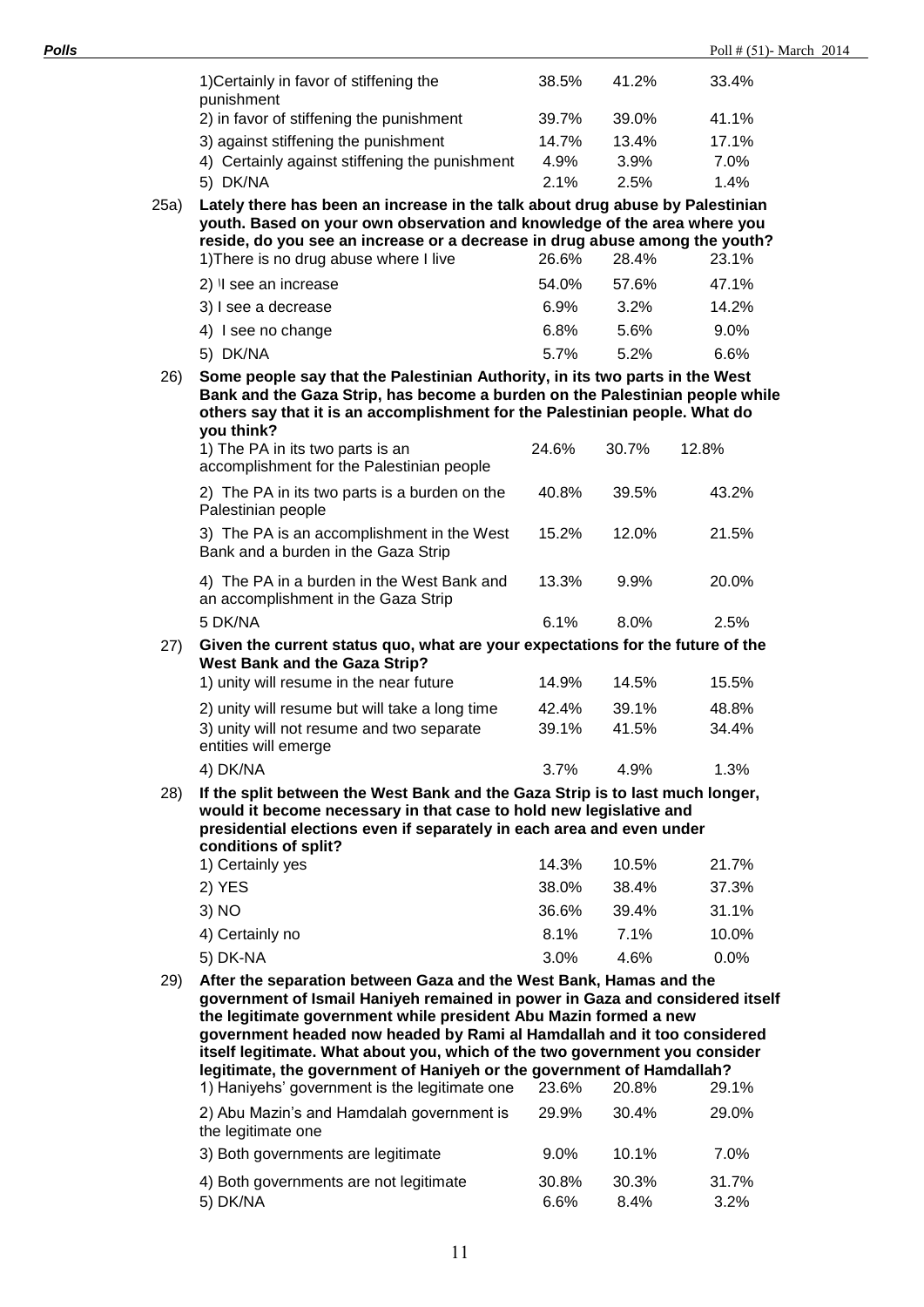30) **When thinking about the experience of Hamas and its government under Ismail Haniyeh, and the experience of Fatah and President Abbas and the way the two sides deal with Israel, in your view whose way is the best to end the Israeli occupation and build a Palestinian state: Hamas' way or Abbas's way?** 1) Certainly Hamas' 19.5% 16.9% 24.6% 2) Hamas' 19.3% 18.4% 20.8% 3) Abbas' 27.0% 28.8% 23.6% 4) Certainly Abbas 9.4% 8.4% 11.3% 5) DK/NA 24.8% 27.5% 19.6% 31) **About eight months ago Abbas agreed to enter into direct negotiations with Israel for nine months. Did you support or oppose the decision by President Abbas to return to negotiations with Israel?** 1) certainly supported a metal of the state  $8.4\%$  and  $9.5\%$  and  $6.1\%$ 2) supported 39.1% 40.9% 35.8% 3) opposed 33.4% 32.7% 34.8% 4) certainly opposed 12.8% 8.2% 21.7% 5) DK/NA 6.2% 8.6% 1.6% 32) **The current round of Israeli-Palestinian negotiations ends in about a month and there is talk about extending them to the end of the year. Do you support or oppose the extension?** 1) certainly support (skip to Q35) 12.5% 13.8% 10.0% 2) support (skip to Q35) 29.2% 30.3% 27.2% 3) oppose 44.3% 44.4% 44.0% 4) certainly oppose 10.8% 7.2% 17.8% 5) DK/NA 3.2% 4.3% 1.0% 33) **What about extending the negotiations in return for an Israeli freeze of construction in some settlements while continuing to build in other settlements? Would you in this case support or oppose extending the negotiations?** 1) certainly support .8% .7% .9% 2) support 15.1% 15.7% 14.0% 3) oppose 59.1% 64.7% 49.3% 4) certainly oppose 20.7% 12.5% 34.9% 5) DK/NA 4.3% 6.4% .9% 34) **If you oppose extending the current negotiations with Israel, would you support or oppose such an extension if Israel agreed to release more Palestinian prisoners?** 1) certainly support 4.5% 2.7% 7.6% 2) support 34.7% 31.2% 40.8% 3) oppose 43.8% 51.4% 30.7% 4) certainly oppose 13.0% 8.8% 20.2% 5) DK/NA 4.0% 5.9% .7% 35) **Do you think President Abbas will accept or reject extending the negotiations?** 1) Certainly will accept 14.3% 9.8% 22.9% 2) Will accept 61.4% 61.6% 61.1% 3) Will reject 12.1% 13.0% 10.5% 4) Certainly will reject 2.0% 2.0% 2.2% 5) DK/NA 10.1% 13.7% 3.2% 36) **After the end of the current round of negotiations in about a month, would support or oppose a decision to have the Palestinian state join more** 

**international organizations including going to the International Criminal Court even if such a step led to the imposition of financial sanctions on the PA by Israel and the US?** 1) certainly support 8.9% 6.5% 13.7%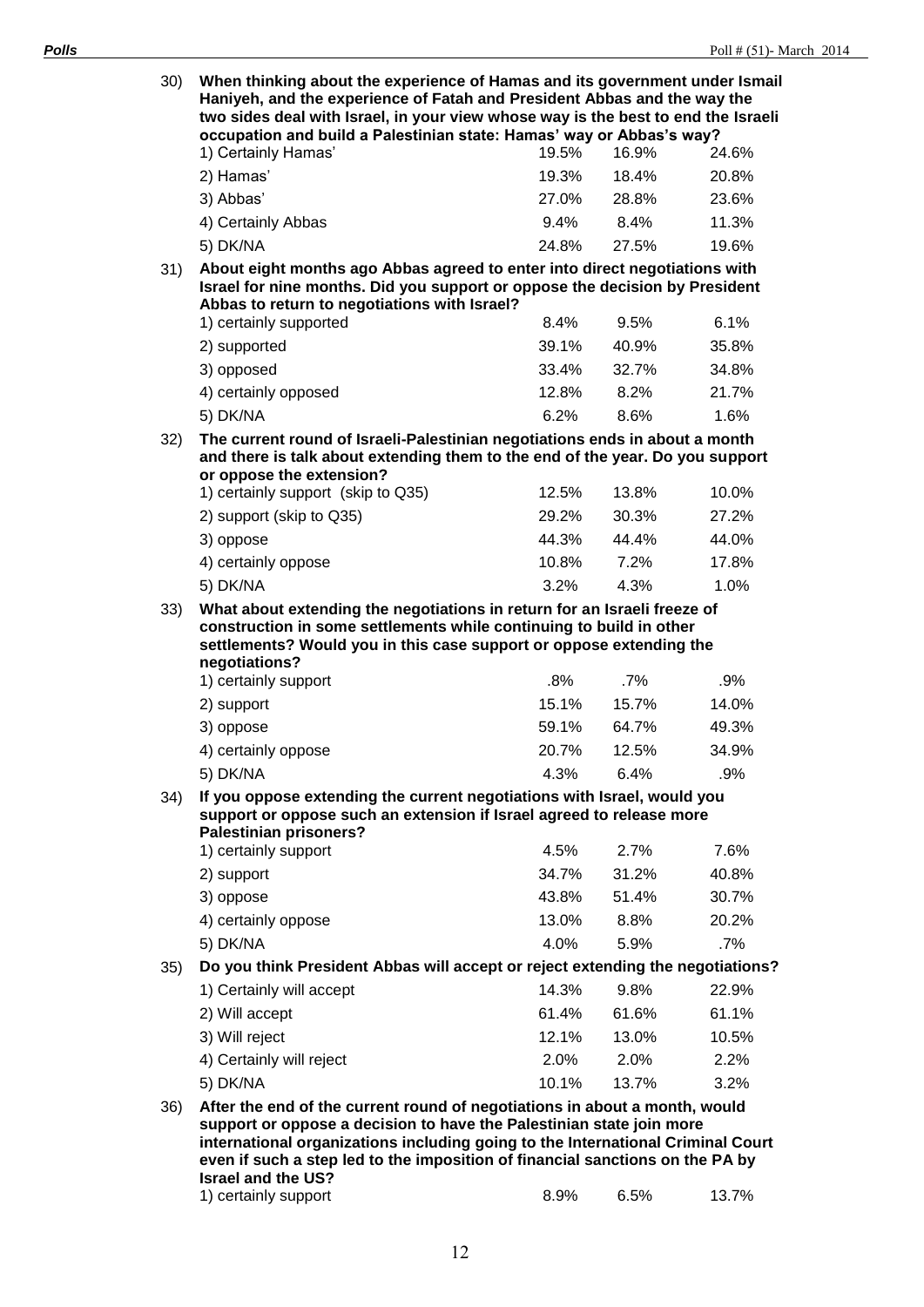|     | 2) support                                                                                                                                                                                                                                        | 51.0% | 51.1% | 50.8% |
|-----|---------------------------------------------------------------------------------------------------------------------------------------------------------------------------------------------------------------------------------------------------|-------|-------|-------|
|     | 3) oppose                                                                                                                                                                                                                                         | 28.9% | 29.8% | 27.3% |
|     | 4) certainly oppose                                                                                                                                                                                                                               | 4.8%  | 4.6%  | 5.4%  |
|     | 5) DK/NA                                                                                                                                                                                                                                          | 6.3%  | 8.1%  | 2.8%  |
| 37) | What is your view regarding postponing such a decision to join more                                                                                                                                                                               |       |       |       |
|     | international organizations to the end of the year in return for an Israeli release                                                                                                                                                               |       |       |       |
|     | of more Palestinian prisoners? Would you support or oppose such a                                                                                                                                                                                 |       |       |       |
|     | postponement?<br>1) certainly support                                                                                                                                                                                                             | 10.2% | 6.9%  | 16.6% |
|     | 2) support                                                                                                                                                                                                                                        | 57.5% | 58.9% | 54.8% |
|     | 3) oppose                                                                                                                                                                                                                                         | 24.0% | 25.1% | 21.9% |
|     |                                                                                                                                                                                                                                                   | 3.8%  | 2.9%  | 5.6%  |
|     | 4) certainly oppose                                                                                                                                                                                                                               |       |       |       |
|     | 5) DK/NA                                                                                                                                                                                                                                          | 4.5%  | 6.3%  | 1.0%  |
| 38) | Do you think president Abbas will or will not go to the UN?                                                                                                                                                                                       |       |       |       |
|     | 1) certainly will go                                                                                                                                                                                                                              | 15.1% | 12.3% | 20.7% |
|     | 2) will go                                                                                                                                                                                                                                        | 59.9% | 62.4% | 55.0% |
|     | 3) Will not go                                                                                                                                                                                                                                    | 14.4% | 12.4% | 18.1% |
|     | 4) certainly Will not go                                                                                                                                                                                                                          | 2.1%  | 1.4%  | 3.3%  |
|     | 5) DK/NA                                                                                                                                                                                                                                          | 8.6%  | 11.5% | 2.9%  |
| 39) | What do you expect to happen between Palestinians and Israelis now when the<br>current round of negotiations is about to end?                                                                                                                     |       |       |       |
|     | 1) the two sides will continue to negotiate                                                                                                                                                                                                       | 33.9% | 30.9% | 39.7% |
|     | 2) the two sides will continue to negotiate but                                                                                                                                                                                                   | 30.2% | 29.9% | 30.9% |
|     | some armed attacks will take place                                                                                                                                                                                                                |       |       |       |
|     | 3) Negotiations will stop soon and armed<br>attacks will take place                                                                                                                                                                               | 18.7% | 18.1% | 19.9% |
|     | 4) Negotiations will stop soon and there will<br>be no armed attacks                                                                                                                                                                              | 11.7% | 13.5% | 8.3%  |
|     | 5) DK/NA                                                                                                                                                                                                                                          | 5.5%  | 7.7%  | 1.2%  |
| 40) | Now after the resumption of permanent status negotiations, in your view will                                                                                                                                                                      |       |       |       |
|     | the Palestinian and Israeli sides succeed this time in reaching a peace<br>agreement?                                                                                                                                                             |       |       |       |
|     | 1) Certainly will succeed                                                                                                                                                                                                                         | 1.7%  | 1.2%  | 2.5%  |
|     | 2) Will succeed                                                                                                                                                                                                                                   | 23.6% | 22.9% | 25.1% |
|     | 3) Will not succeed                                                                                                                                                                                                                               | 53.8% | 58.6% | 44.5% |
|     | 4) Certainly will not succeed                                                                                                                                                                                                                     | 17.0% | 12.9% | 24.8% |
|     | 5) DN/NA                                                                                                                                                                                                                                          | 3.9%  | 4.3%  | 3.1%  |
| 41) | If the two sides succeed in reaching a peace agreement and president Abbas<br>asked the Palestinian public to vote in favor of this agreement in a referendum,<br>do you think the majority of the public will vote in favor or against the peace |       |       |       |
|     | agreement?                                                                                                                                                                                                                                        |       |       |       |
|     | 1) Certainly in favor                                                                                                                                                                                                                             | 15.5% | 18.5% | 9.6%  |
|     | 2) In favor                                                                                                                                                                                                                                       | 40.7% | 40.1% | 41.7% |
|     | 3) Against                                                                                                                                                                                                                                        | 24.4% | 24.6% | 24.1% |
|     | 4) Certainly against                                                                                                                                                                                                                              | 9.9%  | 5.2%  | 19.1% |
|     | 5) DK/NA                                                                                                                                                                                                                                          | 9.5%  | 11.5% | 5.6%  |
| 42) | The Framework document that the American side might present to the parties                                                                                                                                                                        |       |       |       |
|     | might include an acknowledgement of the 1967 lines as the a basis for<br>nogotiations and East Jerusalem as the canital of the Palestinian state. But it                                                                                          |       |       |       |

**negotiations and East Jerusalem as the capital of the Palestinian state. But it might also ask the Palestinian side to recognize Israel as the state for the Jewish people in return for an Israeli acknowledgement of Palestine as the state for the Palestinian people. Do you think the Palestinian side should accept or reject such a Framework document?** 1)Certainly accept 3.8% 4.5% 2.5%

13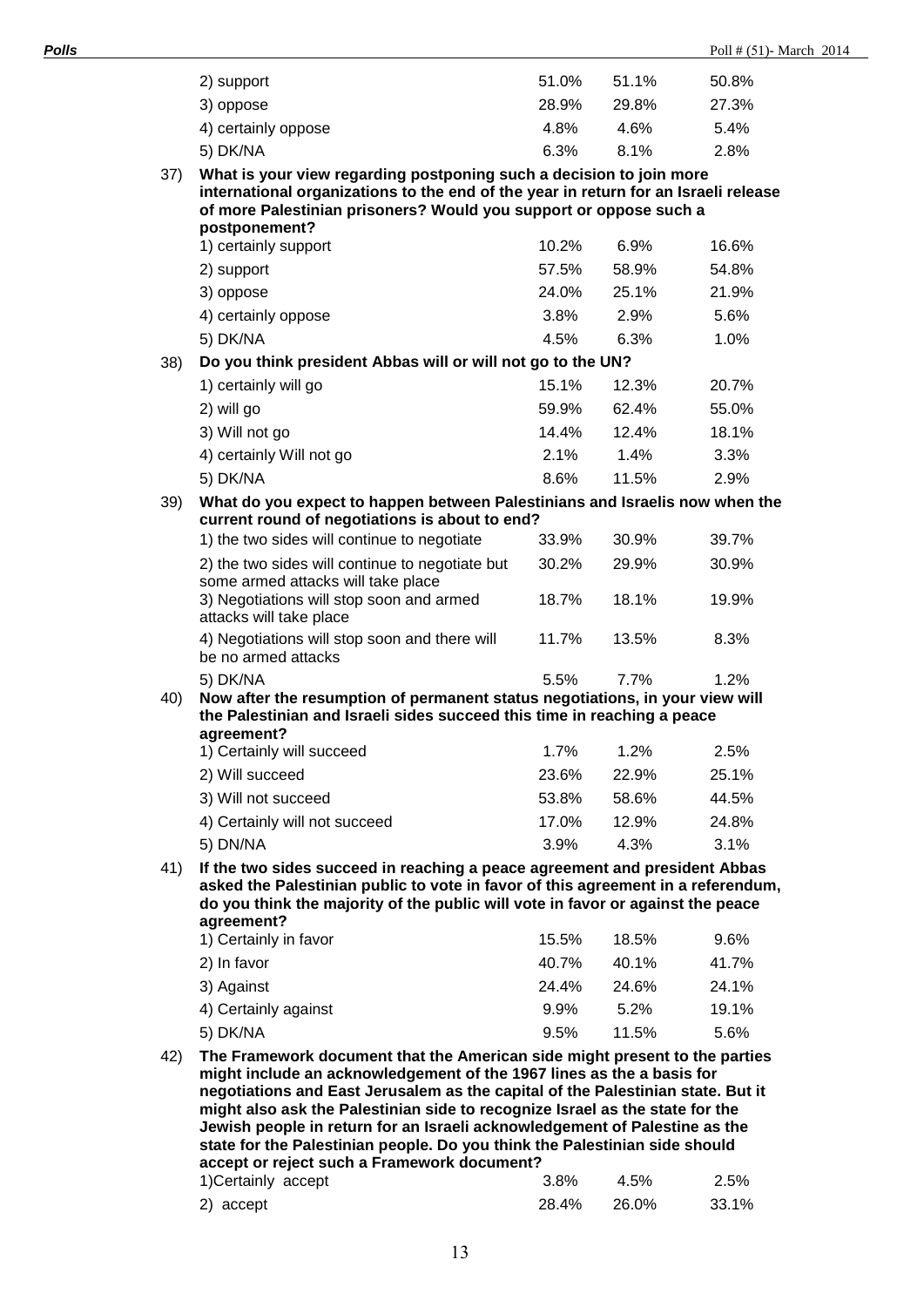|                   | 3) reject                                                                                                                                                                                                                           | 45.2%   | 49.6% | 36.6% |
|-------------------|-------------------------------------------------------------------------------------------------------------------------------------------------------------------------------------------------------------------------------------|---------|-------|-------|
|                   | 4) Certainly reject                                                                                                                                                                                                                 | 16.9%   | 12.2% | 26.0% |
|                   | 5) DK/NA                                                                                                                                                                                                                            | 5.6%    | 7.6%  | 1.9%  |
| 43)               | Do you think President Abbas will accept or reject the Framework agreement<br>which John Kerry will present?                                                                                                                        |         |       |       |
|                   | 1) Certainly accept                                                                                                                                                                                                                 | 5.7%    | 4.0%  | 8.9%  |
|                   | 2) accept                                                                                                                                                                                                                           | 49.8%   | 44.2% | 60.7% |
|                   | 3) reject                                                                                                                                                                                                                           | 27.4%   | 29.9% | 22.6% |
|                   | 4) Certainly reject                                                                                                                                                                                                                 | 4.2%    | 4.3%  | 4.1%  |
|                   | 5) DK/NA                                                                                                                                                                                                                            | 12.9%   | 17.6% | 3.8%  |
| 44)               | Do you think Netanyahu will accept or reject the Framework agreement which                                                                                                                                                          |         |       |       |
|                   | John Kerry will present?<br>1) Certainly accept                                                                                                                                                                                     | 6.7%    | 5.9%  | 8.1%  |
|                   |                                                                                                                                                                                                                                     | 40.3%   | 33.7% | 53.2% |
|                   | 2) accept                                                                                                                                                                                                                           |         |       |       |
|                   | 3) reject                                                                                                                                                                                                                           | 35.6%   | 39.4% | 28.4% |
|                   | 4) Certainly reject                                                                                                                                                                                                                 | $5.0\%$ | 4.8%  | 5.3%  |
|                   | 5) DK/NA                                                                                                                                                                                                                            | 12.4%   | 16.2% | 5.0%  |
| 45)               | Lately, there has been talk about an Israeli threat to al Aqsa. Are you worried<br>or not worried that Israel might change the status quo that has prevailed since<br>1967, for example by allowing Jews to pray in the Haram area? |         |       |       |
|                   | 1) certainly worried                                                                                                                                                                                                                | 54.5%   | 52.9% | 57.5% |
|                   | 2) worried                                                                                                                                                                                                                          | 38.5%   | 40.7% | 34.2% |
|                   | 3) not worried                                                                                                                                                                                                                      | 4.9%    | 4.3%  | 6.1%  |
|                   | 4) certainly not worried                                                                                                                                                                                                            | 1.5%    | 1.2%  | 2.1%  |
|                   | 5) DK/NA                                                                                                                                                                                                                            | $.6\%$  | .9%   | 0.0%  |
|                   | Now, five months after the resumption of Palestinian-Israeli sides negotiations,                                                                                                                                                    |         |       |       |
| 46)               | what are your evaluation of the economic conditions in the West Bank? Have                                                                                                                                                          |         |       |       |
|                   | they improved or worsened or stayed as they were before the resumption of<br>negotiations?                                                                                                                                          |         |       |       |
|                   |                                                                                                                                                                                                                                     |         |       |       |
|                   | 1) improve                                                                                                                                                                                                                          | 12.3%   | 8.4%  | 19.9% |
|                   | 2) worsen                                                                                                                                                                                                                           | 55.8%   | 62.9% | 41.9% |
|                   | 3) stay as before                                                                                                                                                                                                                   | 30.0%   | 27.2% | 35.3% |
|                   | 4) DK/NA                                                                                                                                                                                                                            | 1.9%    | 1.5%  | 2.8%  |
|                   | And what about the checkpoints and other Israeli imposed limitations in the<br>West Bank, have they increased or decreased or remained as before?                                                                                   |         |       |       |
|                   | 1) increase                                                                                                                                                                                                                         | 49.2%   | 50.8% | 46.0% |
|                   | 2) decrease                                                                                                                                                                                                                         | 18.4%   | 19.6% | 16.0% |
|                   | 3) stay as before                                                                                                                                                                                                                   | 30.0%   | 27.7% | 34.5% |
|                   | 4) DK/NA                                                                                                                                                                                                                            | 2.5%    | 1.9%  | 3.6%  |
|                   | And what about settlement construction? Has it increased or decreased or<br>remained as before?                                                                                                                                     |         |       |       |
|                   | 1) increase                                                                                                                                                                                                                         | 80.8%   | 92.0% | 59.1% |
|                   | 2) decrease                                                                                                                                                                                                                         | 5.2%    | 1.9%  | 11.7% |
|                   | 3) stay as before                                                                                                                                                                                                                   | 12.8%   | 5.1%  | 27.6% |
|                   | 4) DK/NA                                                                                                                                                                                                                            | 1.2%    | 1.0%  | 1.5%  |
| 47)<br>48)<br>49) | And what about international support for the Palestinians, has it increased or<br>decreased or remained as before?                                                                                                                  |         |       |       |
|                   | 1) increase                                                                                                                                                                                                                         | 39.9%   | 46.7% | 26.9% |
|                   | 2) decrease                                                                                                                                                                                                                         | 20.6%   | 17.4% | 26.9% |
|                   | 3) stay as before                                                                                                                                                                                                                   | 35.4%   | 31.3% | 43.6% |

50) **Do you support or oppose the solution based on the establishment of a Palestinian State alongside Israel known as the two States solution?**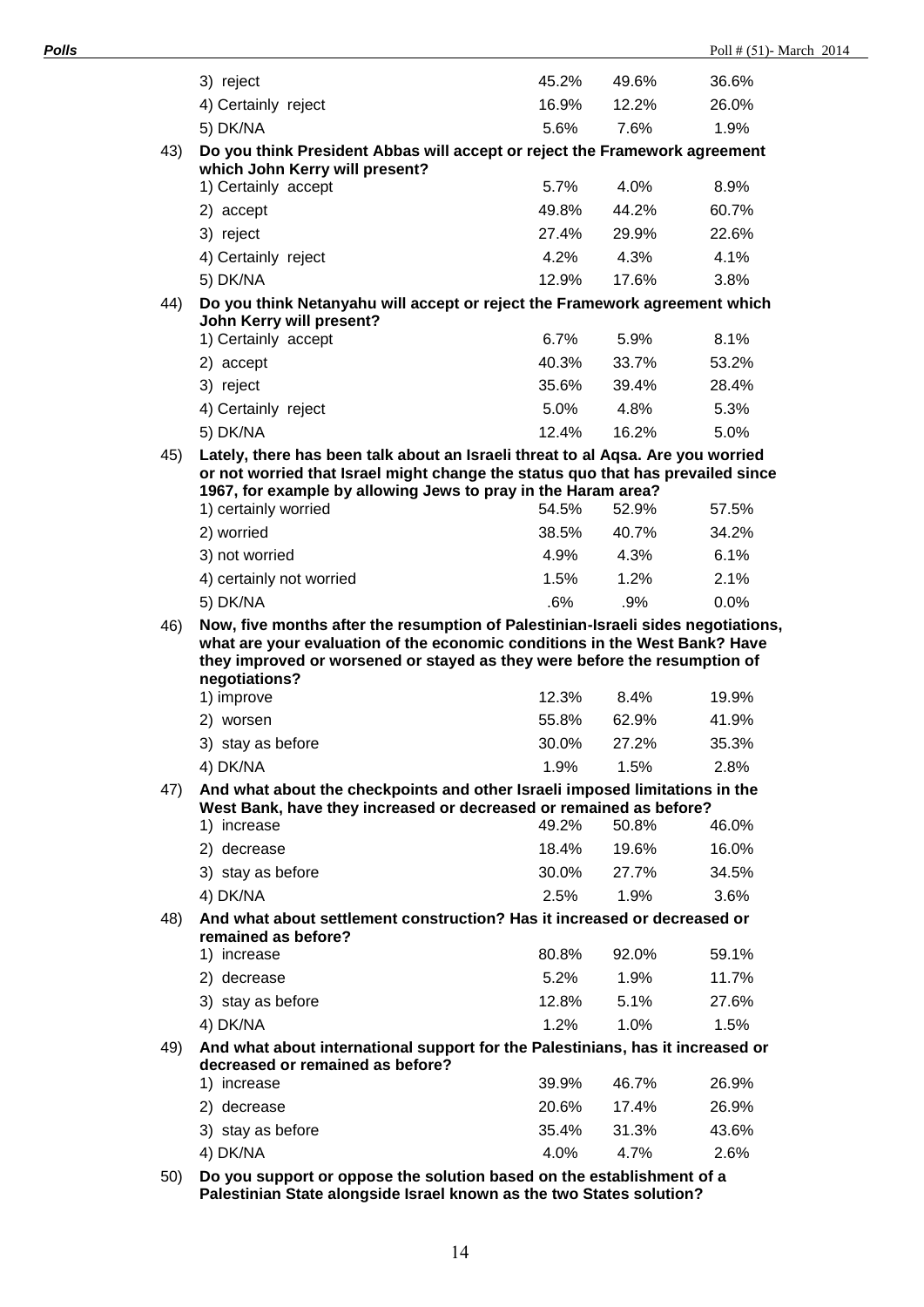|     | 1) certainly support                                                                                                                                                                                                                                                                                                                                                 | 6.6%  | 6.6%  | 6.5%  |
|-----|----------------------------------------------------------------------------------------------------------------------------------------------------------------------------------------------------------------------------------------------------------------------------------------------------------------------------------------------------------------------|-------|-------|-------|
|     | 2) support                                                                                                                                                                                                                                                                                                                                                           | 44.6% | 47.1% | 39.8% |
|     | 3) oppose                                                                                                                                                                                                                                                                                                                                                            | 37.1% | 36.9% | 37.6% |
|     | 4) certainly oppose                                                                                                                                                                                                                                                                                                                                                  | 10.2% | 7.4%  | 15.5% |
|     | 5) DK/NA                                                                                                                                                                                                                                                                                                                                                             | 1.5%  | 2.1%  | .5%   |
| 51) | 51 Some believe that the two-state solution, an independent Palestinian state<br>alongside the state of Israel, is no longer viable due to settlement expansion<br>while others believe that it is still viable today as settlements can be<br>dismantled or evacuated when an agreement is reached. What do you think?<br>1) certainly the two-state solution is no | 21.5% | 18.6% | 27.1% |

| longer viable                                 |          |          |       |
|-----------------------------------------------|----------|----------|-------|
| 2) the two state solution is no longer viable | 35.8%    | 36.5%    | 34.2% |
| 3) the two-state solution remains viable      | $30.1\%$ | $32.5\%$ | 25.5% |
| today                                         |          |          |       |
| 4) Certainly, the two-state solution remains  | $8.4\%$  | 7.6%     | 9.8%  |
| viable today                                  |          |          |       |
| 5) DK/NA                                      | 4.3%     | $4.7\%$  | 3.4%  |

52) **52. Talk has recently increased about the inevitable failure of the two-state solution and the need to demand the formulation of a solution based on the establishment of one state in all Palestinian areas and Israel, one in which Arabs and Jews enjoy equality. Do you support or oppose this view?**

| 1) certainly support | $4.1\%$ | 3.9%    | 4.4%  |
|----------------------|---------|---------|-------|
| 2) support           | 22.1%   | 24.6%   | 17.3% |
| 3) oppose            | 54.1%   | 56.4%   | 49.5% |
| 4) certainly oppose  | 17.9%   | 127%    | 28.2% |
| 5) DK/NA             | 1.8%    | $2.4\%$ | .6%   |

53) **53. Now more than 45 years after the Israeli occupation of the West Bank and the Gaza Strip, what in your view are the chances for the establishment of an independent Palestinian state next to the state of Israel in the next five years? Are they high, medium, low, or none existent?**

| 1) None existent | 31.1%   | 30.2%   | 32.9%   |
|------------------|---------|---------|---------|
| 2) Low           | 42.7%   | 43.3%   | 41.5%   |
| 3) Medium        | 21.8%   | 21.7%   | 22.0%   |
| 4) High          | $2.5\%$ | $2.2\%$ | $3.1\%$ |
| 5) DK/NA         | 1.9%    | $2.7\%$ | .5%     |

#### 54) **To what extent are you worried or not worried that you or a member of your family could be hurt by Israel in your daily life or that your land would be confiscated or home demolished?**

|     | 1) Very Worried                                                   | 34.3%   | 34.5%  | 33.9%   |
|-----|-------------------------------------------------------------------|---------|--------|---------|
|     | 2) Worried                                                        | 46.6%   | 46.0%  | 47.9%   |
|     | 3) Not worried                                                    | 16.2%   | 16.6%  | 15.5%   |
|     | 4) Not worried at all                                             | 2.7%    | 2.8%   | 2.6%    |
|     | 5) DK/NA                                                          | .2%     | $.2\%$ | .2%     |
| 55) | What do you think are the aspirations of Israel for the long run? |         |        |         |
|     | 1) Withdrawal from the territories it occupied<br>in 1967 after   | $7.1\%$ | 6.2%   | 8.7%    |
|     | 2) Withdrawal form part of the occupied<br>territories after gu   | 10.9%   | 10.1%  | 12.5%   |
|     | 3) Annexation of the West Bank while<br>denying political right   | 23.5%   | 23.8%  | 22.9%   |
|     | 4) Extending the borders of the state of Israel<br>to cover all   | 56.8%   | 57.3%  | 55.9%   |
|     | 5) DK/NA                                                          | 1.8%    | 2.7%   | $0.0\%$ |
|     |                                                                   |         |        |         |

56) **And what do you think are the aspirations of the Palestinian Authority and the PLO for the long run?**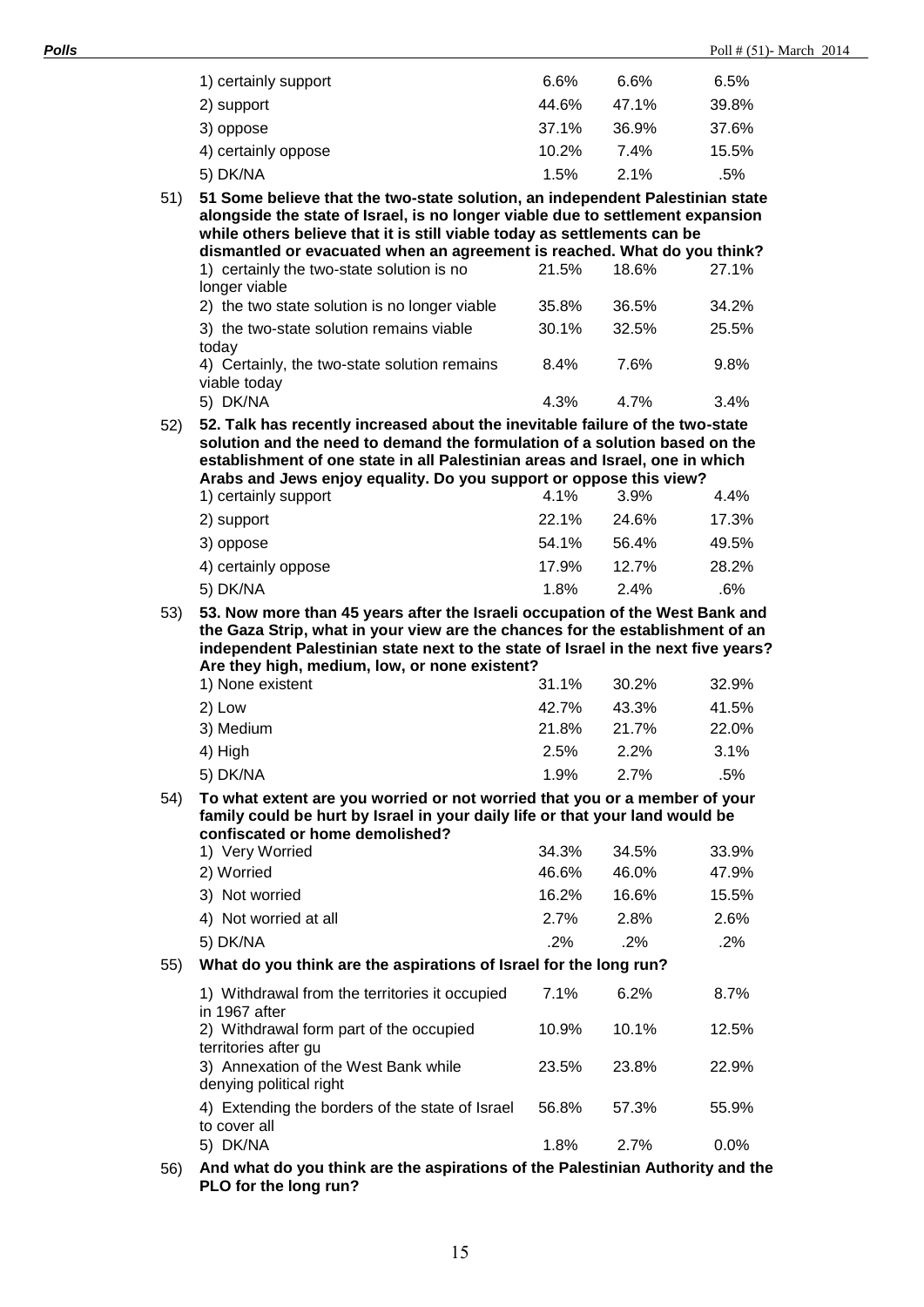| 1) Regain some of the territories conquered<br>in the 1967 war Withdrawal from the<br>territories it occupied in 1967 after<br>guaranteeing its security | 36.7% | 364%     | 37.2% |
|----------------------------------------------------------------------------------------------------------------------------------------------------------|-------|----------|-------|
| 2) Regain all the territories conquered in the<br>1967 war                                                                                               | 28.1% | 23.3%    | 37.4% |
| 3) Conquer the State of Israel and regain<br>control over the pre 1948 Palestine                                                                         | 12.6% | 10.5%    | 16.7% |
| 4) Conquer the State of Israel and destroy<br>much of the Jewish population in Israel                                                                    | 13.6% | 16.4%    | 8.0%  |
| DK/NA                                                                                                                                                    | 9.1%  | $13.5\%$ | 7%.   |

57) **According to the Saudi plan, Israel will retreat from all territories occupied in 1967 including Gaza the West Bank, Jerusalem and the Golan Heights, and a Palestinian state will be established. The refugees problem will be resolved through negotiation in a just and agreed upon manner and in accordance with UN resolution 194 which allows return of refugees to Israel and compensation. In return, all Arab states will recognize Israel and its right to secure borders, will sign peace treaties with her and establish normal diplomatic relations. Do you agree or disagree to this plan?**

| you agree or disagree to this plan ? |       |         |       |
|--------------------------------------|-------|---------|-------|
| 1) certainly support                 | 5.3%  | 4.2%    | 7.4%  |
| 2) support                           | 38.8% | 37.8%   | 40.6% |
| 3) oppose                            | 39.2% | 41.3%   | 35.2% |
| 4) certainly oppose                  | 11.2% | 8.9%    | 15.7% |
| 5) DK/NA                             | 5.5%  | $7.7\%$ | 1.1%  |

#### 58-3) **Abandon the two state solution and demand the establishment of one state for Palestinians and Israelis**

|       | 1) certainly support                                                                                                   | 3.5%  | 3.8%    | 2.9%   |  |
|-------|------------------------------------------------------------------------------------------------------------------------|-------|---------|--------|--|
|       | 2) support                                                                                                             | 21.2% | 24.0%   | 15.8%  |  |
|       | 3) oppose                                                                                                              | 50.3% | 56.0%   | 39.3%  |  |
|       | 4) certainly oppose                                                                                                    | 23.1% | 13.9%   | 41.0%  |  |
|       | 5) DK/NA                                                                                                               | 1.9%  | 2.3%    | 1.0%   |  |
| 58-4) | Resort to popular non-violent and unarmed resistance                                                                   |       |         |        |  |
|       | 1) certainly support                                                                                                   | 11.3% | $9.0\%$ | 15.8%  |  |
|       | 2) support                                                                                                             | 48.2% | 49.6%   | 45.6%  |  |
|       | 3) oppose                                                                                                              | 32.3% | 35.1%   | 26.8%  |  |
|       | 4) certainly oppose                                                                                                    | 6.7%  | 4.5%    | 11.1%  |  |
|       | 5) DK/NA                                                                                                               | 1.5%  | 1.9%    | .8%    |  |
| 58-6) | <b>Dissolve the Palestinian Authority</b>                                                                              |       |         |        |  |
|       | 1) certainly support                                                                                                   | 14.0% | 8.9%    | 23.8%  |  |
|       | 2) support                                                                                                             | 24.0% | 23.8%   | 24.4%  |  |
|       | 3) oppose                                                                                                              | 50.1% | 55.5%   | 39.5%  |  |
|       | 4) certainly oppose                                                                                                    | 10.2% | 9.2%    | 12.1%  |  |
|       | 5) DK/NA                                                                                                               | 1.7%  | 2.5%    | $.2\%$ |  |
| 58-5) | Return to the armed intifada and confrontations                                                                        |       |         |        |  |
|       | 1) certainly support                                                                                                   | 13.3% | 11.5%   | 16.8%  |  |
|       | 2) support                                                                                                             | 30.0% | 27.9%   | 34.1%  |  |
|       | 3) oppose                                                                                                              | 42.2% | 45.4%   | 36.0%  |  |
|       | 4) certainly oppose                                                                                                    | 10.9% | 10.9%   | 10.8%  |  |
|       | 5) DK/NA                                                                                                               | 3.6%  | 4.3%    | 2.4%   |  |
| 59)   | Do you participate in boycotting Israeli products that have local Palestinian<br>alternatives, such as dairy products? |       |         |        |  |
|       | 1) certainly participate                                                                                               | 19.0% | 18.4%   | 20.2%  |  |
|       | 2) participate                                                                                                         | 44.8% | 47.9%   | 38.7%  |  |
|       | 3) Do not participate                                                                                                  | 31.3% | 29.6%   | 34.5%  |  |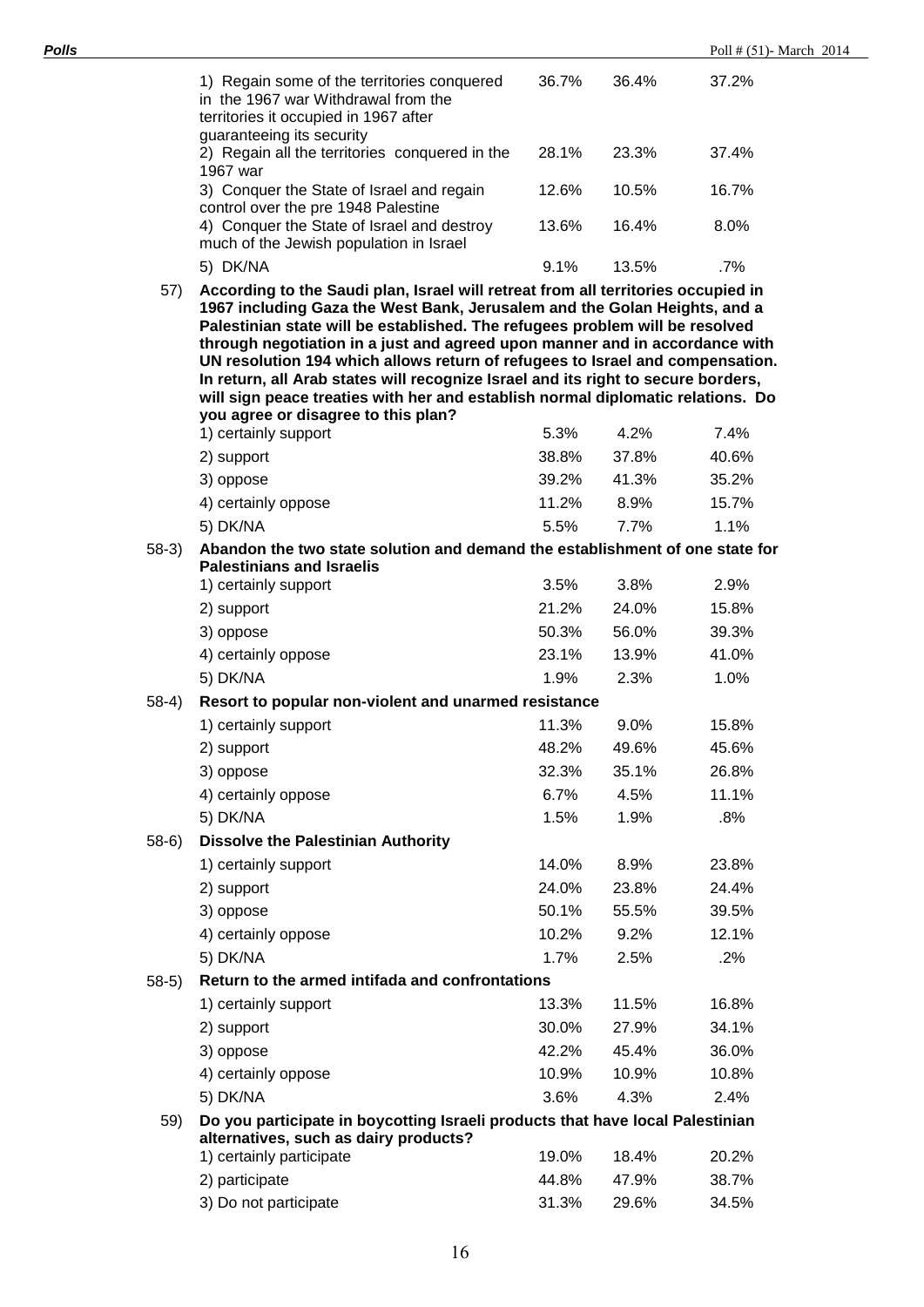|     | 4) certainly Do not participate                                                                                                                                                                                                                                                                                                                                                                   | 4.0%          | 2.7%  | 6.4%   |  |
|-----|---------------------------------------------------------------------------------------------------------------------------------------------------------------------------------------------------------------------------------------------------------------------------------------------------------------------------------------------------------------------------------------------------|---------------|-------|--------|--|
|     | 5) DK/NA                                                                                                                                                                                                                                                                                                                                                                                          | .9%           | 1.3%  | .2%    |  |
| 60) | Do you think the international boycott movement of Israel is serious or not<br>serious?                                                                                                                                                                                                                                                                                                           |               |       |        |  |
|     | 1) certainly Serious                                                                                                                                                                                                                                                                                                                                                                              | 5.7%          | 2.4%  | 12.1%  |  |
|     | 2) Serious                                                                                                                                                                                                                                                                                                                                                                                        | 31.3%         | 29.5% | 34.7%  |  |
|     | 3) not Serious                                                                                                                                                                                                                                                                                                                                                                                    | 47.5%         | 54.2% | 34.4%  |  |
|     | 4) certainly not Serious                                                                                                                                                                                                                                                                                                                                                                          | 12.6%         | 9.7%  | 18.3%  |  |
|     | 5) DK/NA                                                                                                                                                                                                                                                                                                                                                                                          | 2.9%          | 4.2%  | .5%    |  |
| 61) | There is a proposal that after the establishment of an independent Palestinian<br>state and the settlement of all issues in dispute, including the refugees and<br>Jerusalem issues, there will be a mutual recognition of Israel as the state of<br>the Jewish people and Palestine as the state of the Palestinians people. Do<br>you agree or disagree to this proposal?<br>1) certainly agree | 2.7%          | 3.6%  |        |  |
|     | 2) agree                                                                                                                                                                                                                                                                                                                                                                                          | 3.0%<br>35.7% | 36.5% | 34.0%  |  |
|     | 3) disagree                                                                                                                                                                                                                                                                                                                                                                                       | 42.7%         | 45.9% | 36.5%  |  |
|     | 4) 4) certainly Disagree                                                                                                                                                                                                                                                                                                                                                                          | 15.8%         | 11.3% | 24.7%  |  |
|     | 5) DK/NA                                                                                                                                                                                                                                                                                                                                                                                          | 2.8%          | 3.6%  | 1.3%   |  |
| 62) | As part of a permanent peace agreement, there is a proposal to keep settlers in                                                                                                                                                                                                                                                                                                                   |               |       |        |  |
|     | the Palestinian state under Palestinian sovereignty. Do you agree or disagree<br>with this proposal?                                                                                                                                                                                                                                                                                              |               |       |        |  |
|     | 1) certainly support                                                                                                                                                                                                                                                                                                                                                                              | 1.5%          | .7%   | 3.1%   |  |
|     | 2) support                                                                                                                                                                                                                                                                                                                                                                                        | 19.6%         | 19.1% | 20.4%  |  |
|     | 3) oppose                                                                                                                                                                                                                                                                                                                                                                                         | 54.2%         | 59.5% | 43.9%  |  |
|     | 4) certainly oppose                                                                                                                                                                                                                                                                                                                                                                               | 22.6%         | 17.7% | 32.2%  |  |
|     | 5) DK/NA                                                                                                                                                                                                                                                                                                                                                                                          | 2.1%          | 2.9%  | $.4\%$ |  |
| 63) | If a peace agreement is reached, and a Palestinian state is established and<br>recognized by Israel, would you support or oppose the efforts to reach full<br>reconciliation between Israel and the Palestinian state?<br>1) Would strongly support<br>4.3%<br>6.1%<br>3.3%                                                                                                                       |               |       |        |  |
|     | 2) support                                                                                                                                                                                                                                                                                                                                                                                        | 48.0%         | 52.5% | 39.2%  |  |
|     | 3) oppose                                                                                                                                                                                                                                                                                                                                                                                         | 38.2%         | 36.2% | 42.0%  |  |
|     | 4) Would strongly oppose                                                                                                                                                                                                                                                                                                                                                                          | 7.5%          | 4.9%  | 12.7%  |  |
|     | 5) DK/NA                                                                                                                                                                                                                                                                                                                                                                                          | 2.0%          | 3.0%  | 0.0%   |  |
| 64) |                                                                                                                                                                                                                                                                                                                                                                                                   |               |       |        |  |
|     | Are you satisfied or dissatisfied with the way the Palestinian leadership dealt<br>with the Yarmouk refugee camp crisis and siege?                                                                                                                                                                                                                                                                |               |       |        |  |
|     | 1) certainly satisfied                                                                                                                                                                                                                                                                                                                                                                            | 5.3%          | 3.7%  | 8.3%   |  |
|     | 2) satisfied                                                                                                                                                                                                                                                                                                                                                                                      | 37.5%         | 41.8% | 29.1%  |  |
|     | 3) not satisfied                                                                                                                                                                                                                                                                                                                                                                                  | 33.7%         | 34.2% | 32.7%  |  |
|     | 4) certainly not satisfied                                                                                                                                                                                                                                                                                                                                                                        | 20.4%         | 16.1% | 28.9%  |  |
|     | 5) DK/NA                                                                                                                                                                                                                                                                                                                                                                                          | 3.2%          | 4.3%  | .9%    |  |
| 65) | There will be presidential elections in Egypt soon. How in your views will the<br>Gaza Strip be affected after the elections? Will things in the Strip improve or<br>worsen?                                                                                                                                                                                                                      |               |       |        |  |
|     | 1) certainly Improve                                                                                                                                                                                                                                                                                                                                                                              | 2.3%          | 2.0%  | 2.8%   |  |
|     | 2) Improve                                                                                                                                                                                                                                                                                                                                                                                        | 16.4%         | 12.7% | 23.6%  |  |
|     | 3) Will stay as it is now                                                                                                                                                                                                                                                                                                                                                                         | 27.0%         | 24.1% | 32.6%  |  |
|     | 4) Worsen                                                                                                                                                                                                                                                                                                                                                                                         | 33.9%         | 39.2% | 23.6%  |  |
|     | 5) 4) certainly Worsen                                                                                                                                                                                                                                                                                                                                                                            | 10.8%         | 8.6%  | 15.2%  |  |
|     | 6) DK/NA                                                                                                                                                                                                                                                                                                                                                                                          | 9.6%          | 13.4% | 2.2%   |  |
|     |                                                                                                                                                                                                                                                                                                                                                                                                   |               |       |        |  |

65a) **In his speech in front of Fatah Revolutionary Council, president Abbas made several accusations against Mohammad Dahlan. Dahlan had denied these accusations. Whom do you believe: Abbas or Dahlan?**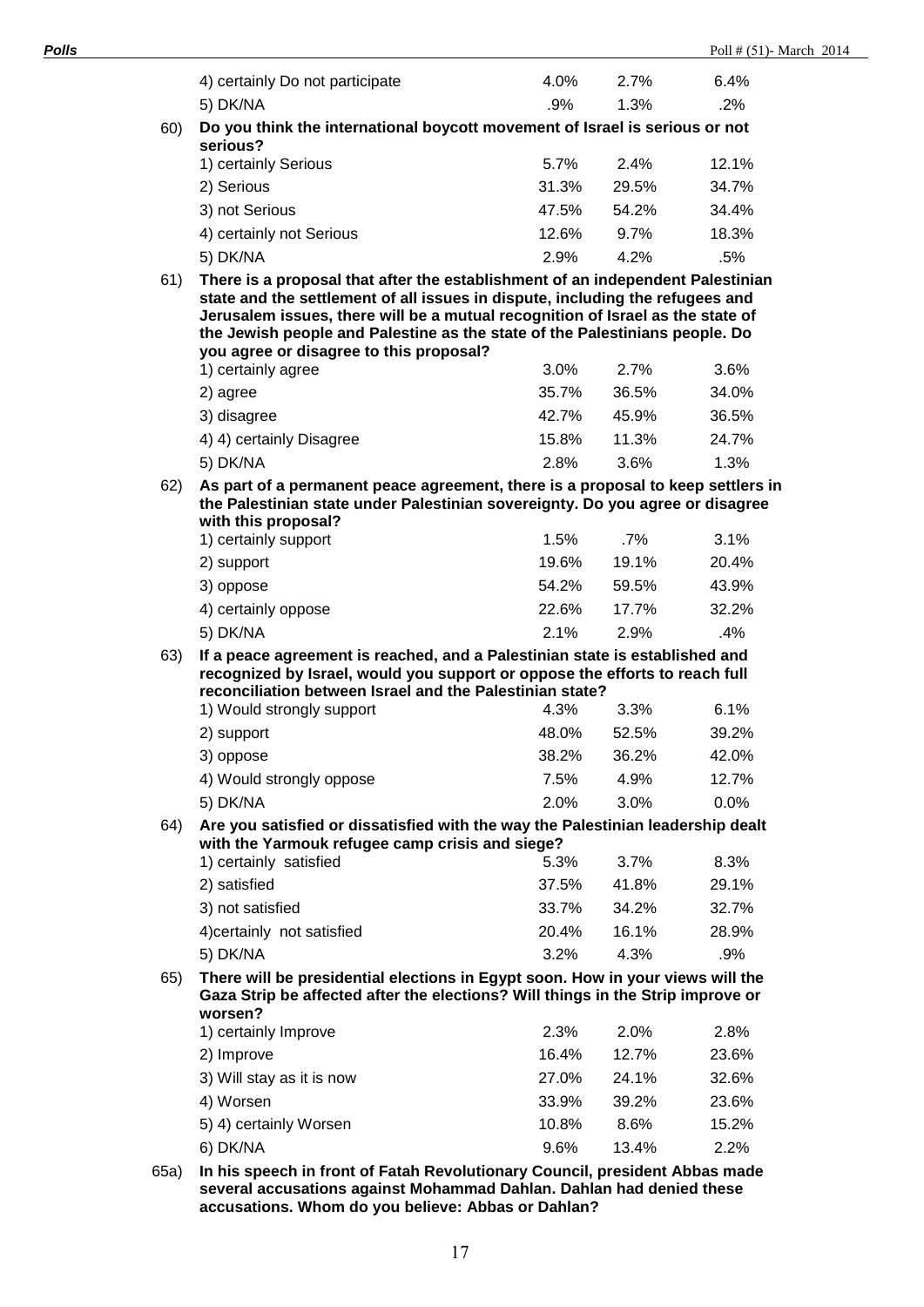|     | 1)I do not believe either one                                                                                            | 57.3%  | 57.0%   | 57.8% |  |
|-----|--------------------------------------------------------------------------------------------------------------------------|--------|---------|-------|--|
|     | 2) Abbas                                                                                                                 | 26.4%  | 25.2%   | 28.7% |  |
|     | نDahlan(3)                                                                                                               | 6.7%   | 5.2%    | 9.5%  |  |
|     | 4) DK/NA                                                                                                                 | 9.6%   | 12.5%   | 4.0%  |  |
| 66) | In your view, how will economic conditions in your area (West Bank or Gaza                                               |        |         |       |  |
|     | Strip) be in the next few (3-5) years compared to the situation today?                                                   |        |         |       |  |
|     | 1) Much better                                                                                                           | 3.1%   | 2.0%    | 5.2%  |  |
|     | 2) Better                                                                                                                | 18.8%  | 16.8%   | 22.6% |  |
|     | 3) Same as today                                                                                                         | 27.9%  | 24.9%   | 33.8% |  |
|     | 4) A little worse than today                                                                                             | 16.8%  | 20.0%   | 10.7% |  |
|     | 5) Much worse than today                                                                                                 | 28.8%  | 31.7%   | 23.2% |  |
|     | 6) DK/NA                                                                                                                 | 3.8%   | 4.1%    | 3.3%  |  |
|     | 7) Refuse to answer                                                                                                      | .8%    | $.6\%$  | 1.2%  |  |
| 67) | Concerning armed attacks against Israeli civilians inside Israel, I                                                      |        |         |       |  |
|     | 1) certainly support                                                                                                     | 9.9%   | 5.3%    | 18.7% |  |
|     | 2) support                                                                                                               | 29.7%  | 27.2%   | 34.6% |  |
|     | 3) oppose                                                                                                                | 50.1%  | 56.1%   | 38.4% |  |
|     | 4) certainly oppose                                                                                                      | 7.5%   | 7.4%    | 7.7%  |  |
|     | 5) DK/NA                                                                                                                 | 2.8%   | 3.9%    | .5%   |  |
| 68) | Which of the following political parties do you support?                                                                 |        |         |       |  |
|     | 1- PPP                                                                                                                   | .2%    | .1%     | .3%   |  |
|     | 2- PFLP                                                                                                                  | 4.9%   | 5.0%    | 4.7%  |  |
|     | 3- Fateh                                                                                                                 | 28.8%  | 28.2%   | 30.0% |  |
|     | 4- Hamas                                                                                                                 | 17.7%  | 12.1%   | 28.5% |  |
|     | 5-DFLP                                                                                                                   | $.8\%$ | .5%     | 1.3%  |  |
|     | 6- Islamic Jihad                                                                                                         | 1.6%   | .4%     | 4.0%  |  |
|     | 7- Fida                                                                                                                  | 0.0%   | 0.0%    | 0.0%  |  |
|     | 8- National inititiative (almubadara)                                                                                    | $.8\%$ | .6%     | 1.1%  |  |
|     | 9- Independent Islamist                                                                                                  | 3.6%   | 2.3%    | 6.1%  |  |
|     | 10- Independent nationalist                                                                                              | 3.6%   | 2.0%    | 6.6%  |  |
|     | 11) third way headed by salam feyyad                                                                                     | $.1\%$ | .1%     | .2%   |  |
|     | 12- none of the above                                                                                                    | 37.2%  | 47.7%   | 16.7% |  |
|     | 13- others                                                                                                               | .8%    | .9%     | .6%   |  |
| 69) | If you use the internet to surf social sites like Facebook, Twitter, and various                                         |        |         |       |  |
|     | groups or to access email, how many times do you normally do that?                                                       |        |         |       |  |
|     | 1) More than once a day                                                                                                  | 16.2%  | 15.3%   | 18.0% |  |
|     | 2) daily                                                                                                                 | 24.4%  | 22.7%   | 27.6% |  |
|     | 3) between 2-5 times weekly                                                                                              | 11.7%  | $8.6\%$ | 17.8% |  |
|     | 4) once a week                                                                                                           | 3.2%   | 3.1%    | 3.4%  |  |
|     | 5) once a month                                                                                                          | 3.7%   | 4.3%    | 2.4%  |  |
|     | 6) others (specify -----)                                                                                                | $.1\%$ | $0.0\%$ | .3%   |  |
|     | 7) Does not apply-I have no email and do                                                                                 | 40.7%  | 46.0%   | 30.5% |  |
|     | not visit social sites                                                                                                   |        |         |       |  |
| 73) | Do you think most residents in your city, town, village, or refugee camp where<br>you reside pay their electricity bill? |        |         |       |  |
|     | 1) certainly yes                                                                                                         | 8.5%   | 10.6%   | 4.3%  |  |
|     | 2) yes                                                                                                                   | 48.3%  | 60.1%   | 25.4% |  |
|     | 3) no                                                                                                                    | 30.0%  | 22.9%   | 44.0% |  |
|     | 4) 4) certainly no                                                                                                       | 11.7%  | 4.7%    | 25.2% |  |
|     | 5) DK/NA                                                                                                                 | 1.5%   | 1.7%    | 1.1%  |  |
| 74) | Do you think the failure to pay electricity bill by some people is justified or not                                      |        |         |       |  |
|     |                                                                                                                          |        |         |       |  |